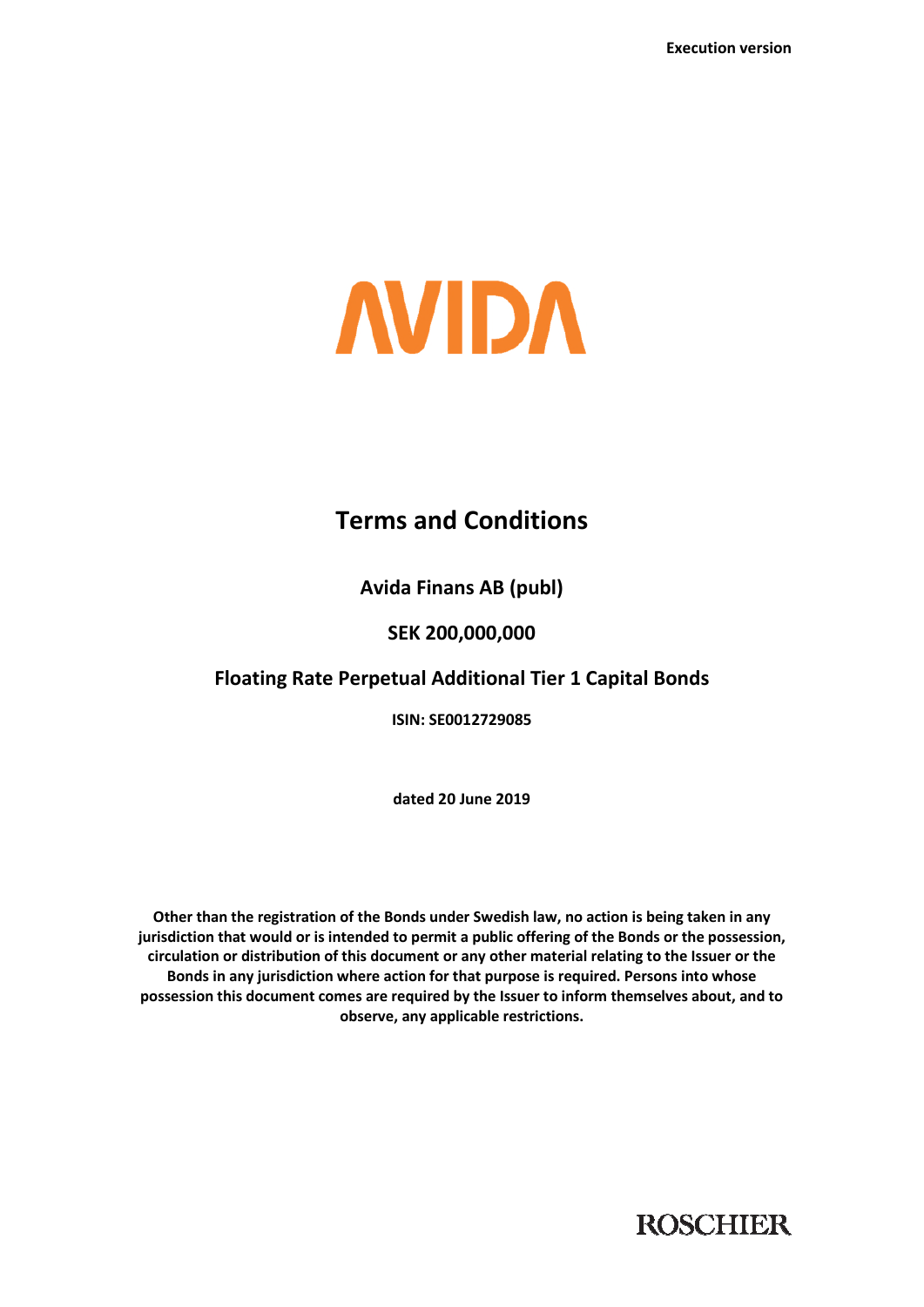# **Table of Contents**

| 1.  |                                                                       |  |
|-----|-----------------------------------------------------------------------|--|
| 2.  |                                                                       |  |
| 3.  |                                                                       |  |
| 4.  |                                                                       |  |
| 5.  |                                                                       |  |
| 6.  |                                                                       |  |
| 7.  |                                                                       |  |
| 8.  |                                                                       |  |
| 9.  |                                                                       |  |
| 10. |                                                                       |  |
| 11. | Redemption, Re-purchase, Substitution and Adjustments of the Bonds 18 |  |
| 12. |                                                                       |  |
| 13. |                                                                       |  |
| 14. |                                                                       |  |
| 15. |                                                                       |  |
| 16. |                                                                       |  |
| 17. |                                                                       |  |
| 18. |                                                                       |  |
| 19. |                                                                       |  |
| 20. |                                                                       |  |
| 21. |                                                                       |  |
| 22. |                                                                       |  |
| 23. |                                                                       |  |
| 24. |                                                                       |  |
| 25. |                                                                       |  |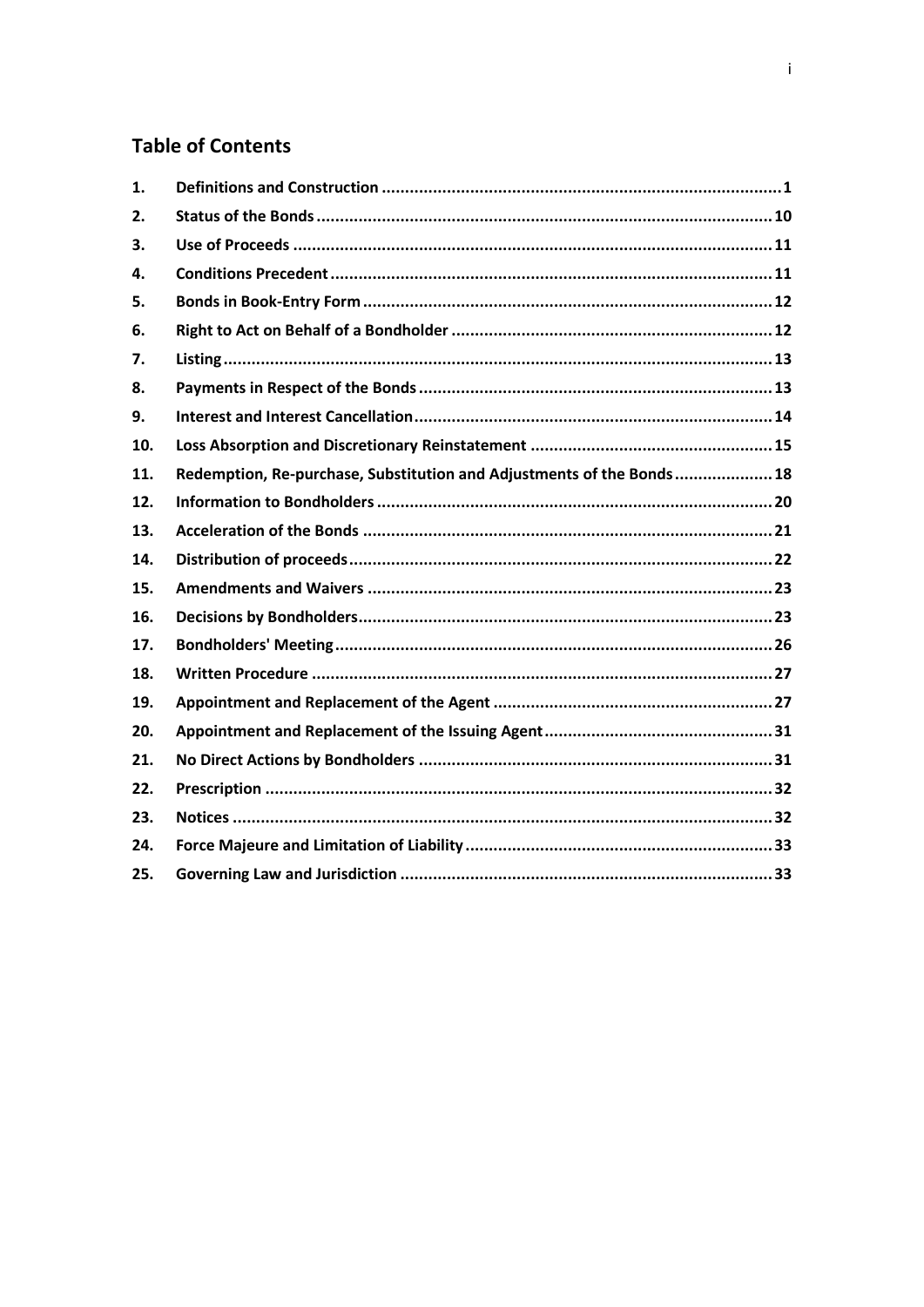### **1. Definitions and Construction**

#### **1.1 Definitions**

In these terms and conditions (the "**Terms and Conditions**"):

"**Acceleration Event**" shall have the meaning given to such term in Clause 13(a).

"**Account Operator**" means a bank or other party duly authorised to operate as an account operator pursuant to the Financial Instruments Accounts Act and through which a Bondholder has opened a Securities Account in respect of its Bonds.

"**Accounting Principles**" means the international financial reporting standards (IFRS) within the meaning of Regulation 1606/2002/EC (or as otherwise adopted or amended from time to time/as in force on the Issue Date) as applied by the Issuer in preparing its annual consolidated financial statements.

"**Additional Tier 1 Capital**" means additional tier 1 capital (Sw. *primärkapitaltillskott*) as defined in Chapter 3 of Title I of Part Two of the CRR and/or any other Applicable Banking Regulations at such time.

"**Adjusted Nominal Amount**" means the Total Nominal Amount less the Nominal Amount of all Bonds owned by a Group Company or an Affiliate, irrespective of whether such person is directly registered as owner of such Bonds.

"**Affiliate**" means any person, directly or indirectly, controlling or controlled by or under direct or indirect common control with such specified person. For the purpose of this definition, "**control**" when used with respect to any person means the power to direct the management and policies of such person, directly or indirectly, whether through the ownership of voting securities, by contract or otherwise; and the terms "**controlling**" and "**controlled**" have meanings correlative to the foregoing.

"**Agency Agreement**" means the agency agreement entered into between the Agent and the Issuer on or about the Issue Date regarding, *inter alia*, the remuneration payable to the Agent and/or any agency agreement in respect of the Bonds, entered into after the Issue Date by the Issuer and any replacing agent.

"**Agent**" means Nordic Trustee & Agency AB (publ), Swedish Reg. No. 556882-1879, or another party replacing it, as Agent, in accordance with these Terms and Conditions.

"**Applicable Banking Regulations**" means at any time the laws, regulations, delegated or implementing acts, regulatory or implementing technical standards, rules, requirements, guidelines and policies relating to capital adequacy and/or minimum requirement for own funds and eligible liabilities and/or loss absorbing capacity then in effect in Sweden including, without limitation to the generality of the foregoing, CRD IV, BRRD and those regulations, requirements, guidelines and policies relating to capital adequacy and/or minimum requirement for own funds and eligible liability and/or loss absorbing capacity adopted by primary or secondary legislation or by the Swedish FSA or the Swedish National Debt Office, and then in effect (whether or not such requirements, guidelines or policies have the force of law and whether or not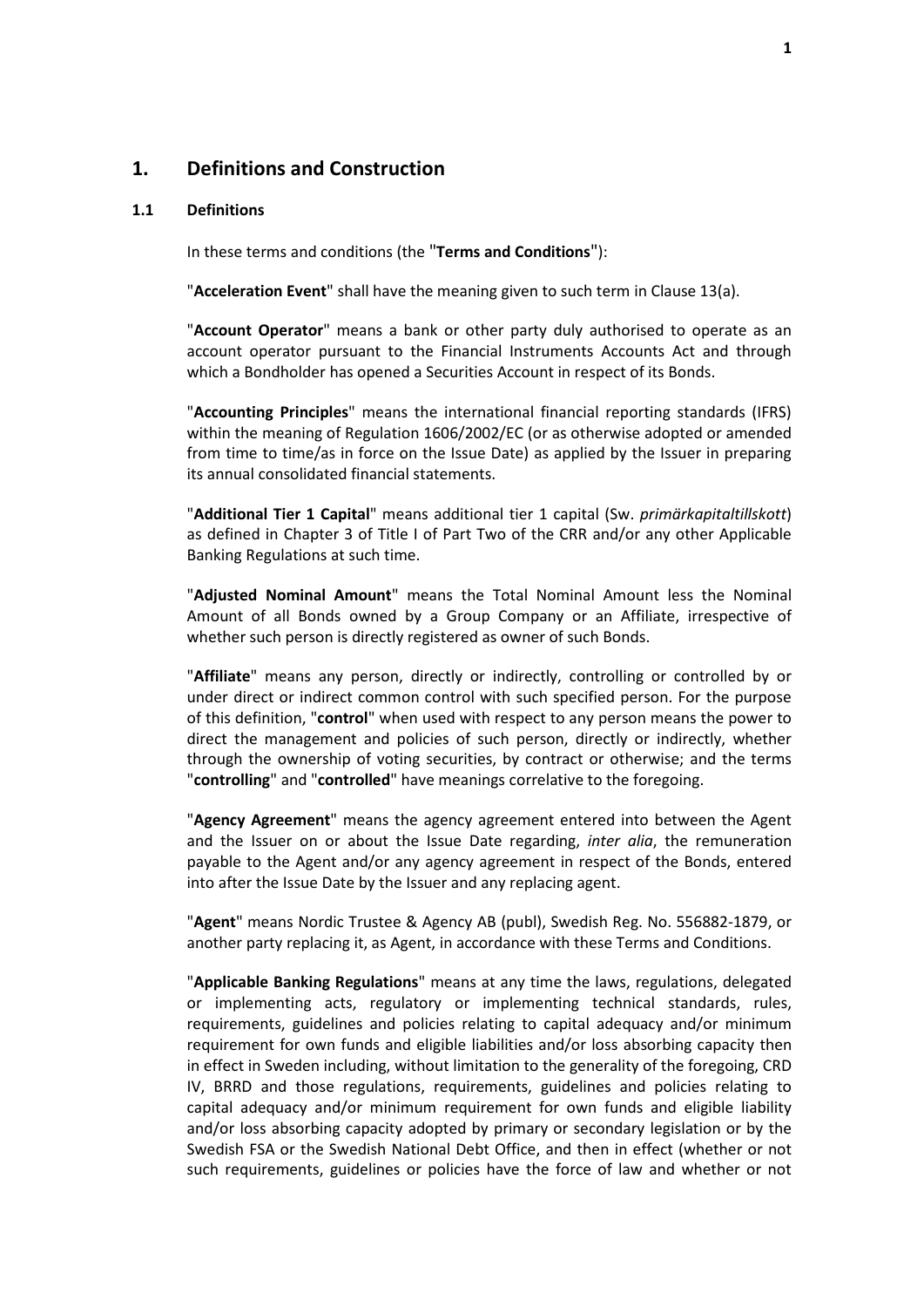they are applied generally or specifically to the Issuer Consolidated Situation or the Group).

"**Bondholder**" means a person who is registered on a Securities Account as direct registered owner (Sw. *ägare*) or nominee (Sw. *förvaltare*) with respect to a Bond.

"**Bondholders' Meeting**" means a meeting among the Bondholders held in accordance with Clause 17 (*Bondholders' Meeting*).

"**Bonds**" means a debt instrument (Sw. *skuldförbindelse*) for the Nominal Amount and of the type set forth in Chapter 1 Section 3 of the Financial Instruments Accounts Act and which are governed by and issued under these Terms and Conditions.

"**BRRD**" means Directive 2014/59/EU of the European Parliament and of the Council of 15 May 2014 establishing a framework for the recovery and resolution of credit institutions and investment firms and amending Council Directive 82/891/EEC, and Directives 2001/24/EC, 2002/47/EC, 2004/25/EC, 2005/56/EC, 2007/36/EC, 2011/35/EU, 2012/30/EU and 2013/36/EU, and Regulations (EU) No 1093/2010 and (EU) No 648/2012, of the European Parliament and of the Council, as amended or replaced from time to time.

"**Business Day**" means a day in Sweden other than a Sunday or other public holiday. Saturdays, Midsummer Eve (Sw. *midsommarafton*), Christmas Eve (Sw. *julafton*) and New Year's Eve (Sw. *nyårsafton*) shall for the purpose of this definition be deemed to be public holidays.

"**Business Day Convention**" means the first following day that is a Business Day unless that day falls in the next calendar month, in which case that date will be the first preceding day that is a Business Day.

**"Capital Event"** means, at any time on or after the Issue Date, there is a change in the regulatory classification of the Bonds that would be likely to result in the exclusion of the Bonds (in whole or in part) from the Additional Tier 1 Capital of the Issuer and/or the Issuer Consolidated Situation or the reclassification of the Bonds (in whole or in part) as a lower quality form of regulatory capital, provided that:

- (a) the Swedish FSA considers such a change to be sufficiently certain; and
- (b) the Issuer demonstrates to the satisfaction of the Swedish FSA that such change was not reasonably foreseeable at the Issue Date,

and provided that such exclusion or reclassification is not a result of any applicable limitation on the amount of such Additional Tier 1 Capital contained in the Applicable Banking Regulation.

"**CET1 Capital"** means, at any time, the common equity tier 1 capital of the Issuer or the Issuer Consolidated Situation, respectively, as calculated by the Issuer in accordance with Chapter 2 of Title II of Part Two of the CRR and/or any other Applicable Banking Regulations at such time.

**"CET1 ratio"** means, at any time: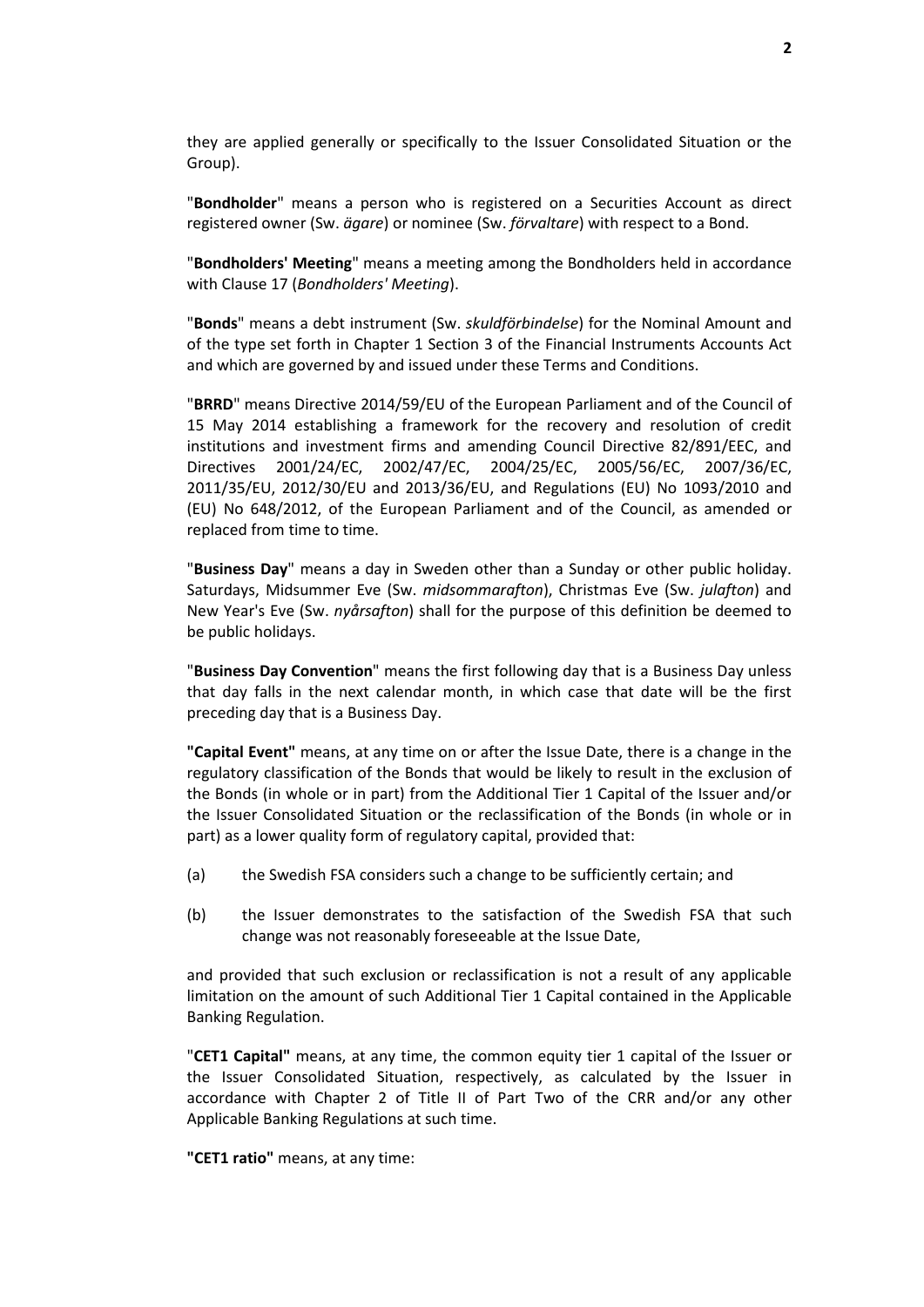- (a) in relation to the Issuer, the ratio (expressed as a percentage) of the aggregate amount of the CET1 Capital of the Issuer at such time divided by the Risk Exposure Amount of the Issuer at such time; and
- (b) in relation to the Issuer Consolidated Situation, the ratio (expressed as a percentage) of the aggregate amount of the CET1 Capital of the Issuer Consolidated Situation at such time divided by the Risk Exposure Amount of the Issuer Consolidated Situation at such time,

in each case as calculated by the Issuer in accordance with the CRD IV requirements, any applicable transitional arrangements under the Applicable Banking Regulations and any information (whether or not published) available to the management of the Issuer, including information internally reported within the Issuer pursuant to its procedures for ensuring effective ongoing monitoring of the capital ratios of the Issuer and the Issuer Consolidated Situation.

"**CRD IV"** means the legislative package consisting of the CRD IV Directive, the CRR and any CRD IV Implementing Measures.

**"CRD IV Directive"** means Directive 2013/36/EU on access to the activity of credit institutions and the prudential supervision of credit institutions and investment firms of the European Parliament and of the Council of 26 June 2013, as the same may be amended or replaced from time to time.

"**CRD IV Implementing Measures**" means any regulatory capital rules, regulations or other requirements implementing (or promulgated in the context of) the CRD IV Directive or the CRR which may from time to time be introduced, including, but not limited to, delegated or implementing acts or regulations (including technical standards) adopted by the European Commission, national laws and regulations, adopted by the Swedish FSA and guidelines issued by the Swedish FSA, the European Banking Authority or any other relevant authority, which are applicable to the Issuer, the Issuer Consolidated Situation or the Group, as applicable.

"**CRR"** means Regulation (EU) No. 575/2013 on prudential requirements for credit institutions and investment firms of the European Parliament and of the Council of 26 June 2013, as the same may be amended or replaced from time to time.

"**CSD**" means the Issuer's central securities depository and registrar in respect of the Bonds, from time to time, initially Euroclear Sweden AB, Swedish Reg. No. 556112- 8074, P.O. Box 191, 101 23 Stockholm, Sweden.

"**Distributable Items**" means (subject to as otherwise defined in the Applicable Banking Regulations), as at any Interest Payment Date, the amount of the profits of the Issuer for the financial year ended immediately prior to such Interest Payment Date, *plus* any profits brought forward and reserves available for that purpose before distributions to holders of own funds instruments (Sw. *kapitalbasinstrument*) excluding, for the avoidance of doubt, distributions to holders of any Tier 2 Capital instruments, less any losses brought forward, profits which are non-distributable pursuant to any applicable legislation or the Issuer's Articles of Association and sums placed to non-distributable reserves in accordance with applicable legislation or the Issuer's Articles of Association, those losses and reserves being determined on the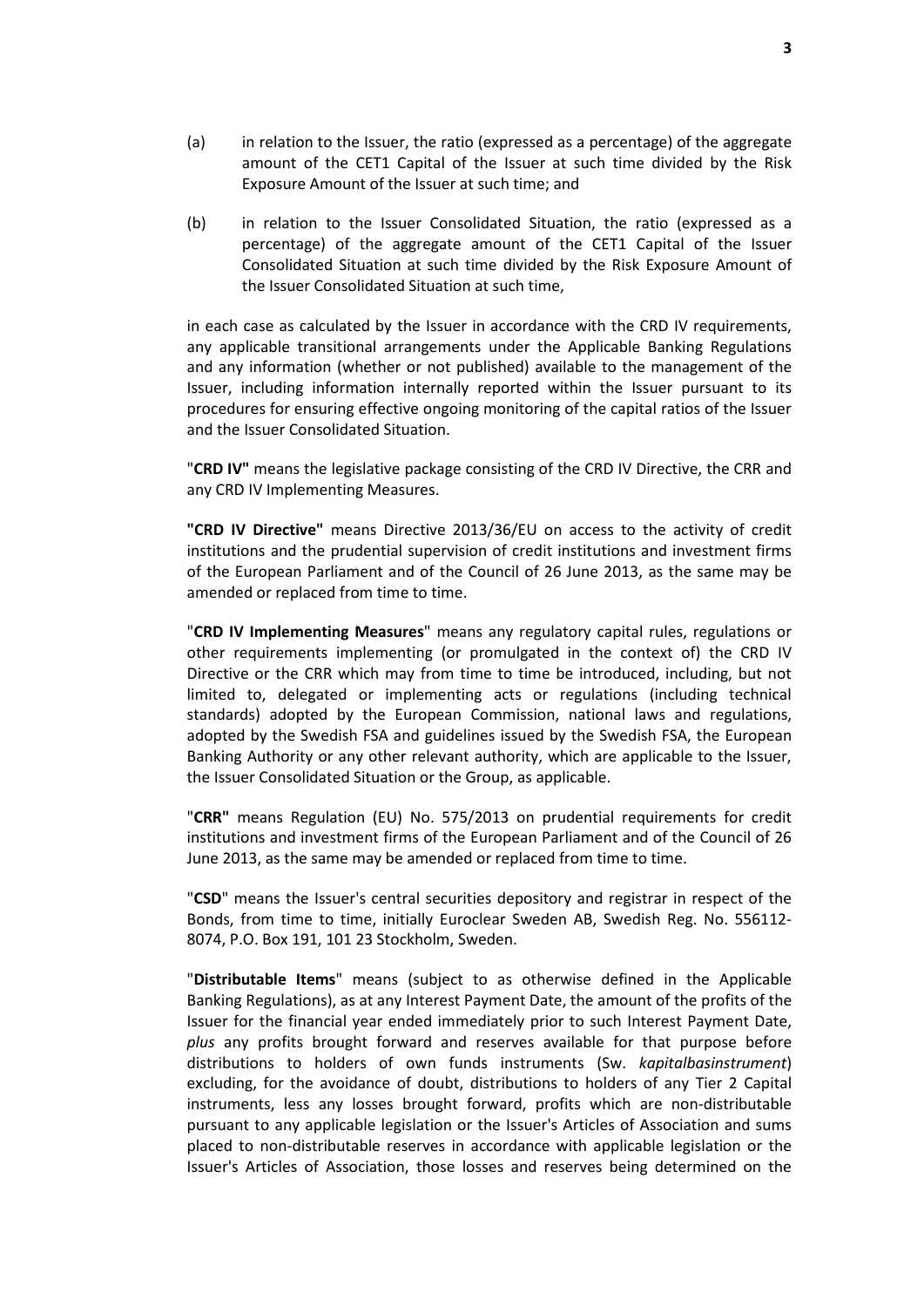basis of the audited annual financial statements of the Issuer in respect of such financial year.

"**Finance Documents**" means these Terms and Conditions, the Agency Agreement and any other document designated by the Issuer and the Agent as a Finance Document.

"**Financial Instruments Accounts Act**" means the Swedish Financial Instruments Accounts Act (Sw. *lag (1998:1479) om kontoföring av finansiella instrument*).

"**First Call Date**" means the Interest Payment Date falling on or nearest to five (5) years after the Issue Date.

"**Force Majeure Event**" has the meaning set forth in Clause 24(a).

"**Group**" means the Issuer and its Subsidiaries from time to time (each a "**Group Company**").

"**Initial Nominal Amount**" shall have the meaning given thereto in Clause 2(f).

"**Insolvent**" means, in respect of a relevant person, that it is deemed to be insolvent, or admits inability to pay its debts as they fall due, in each case within the meaning of Chapter 2, Sections 7-9 of the Swedish Bankruptcy Act (Sw. *konkurslagen (1987:672)*) (or its equivalent in any other jurisdiction), suspends making payments on any of its debts or by reason of actual financial difficulties commences negotiations with its creditors (other than the Bondholders) with a view to rescheduling any of its indebtedness (including company reorganisation under the Swedish Company Reorganisation Act (Sw. *lag (1996:764) om företagsrekonstruktion*) (or its equivalent in any other jurisdiction)) or is subject to involuntary winding-up, dissolution or liquidation.

"**Interest**" means the interest on the Bonds calculated in accordance with Clause 9 (*Interest*).

"**Interest Payment Date**" means 26 March, 26 June, 26 September and 26 December of each year or, to the extent such day is not a Business Day, the Business Day following from an application of the Business Day Convention. The first Interest Payment Date for the Bonds shall be 26 September and the last Interest Payment Date shall be the relevant Redemption Date.

"**Interest Period**" means (i) in respect of the first Interest Period, the period from (but excluding) the Issue Date to (and including) the first Interest Payment Date, and (ii) in respect of subsequent Interest Periods, the period from (but excluding) an Interest Payment Date to (and including) the next succeeding Interest Payment Date (or a shorter period if relevant).

"**Interest Rate**" means STIBOR (3 months) plus 9.50 per cent. *per annum*.

"**Issue Date**" means 26 June 2019.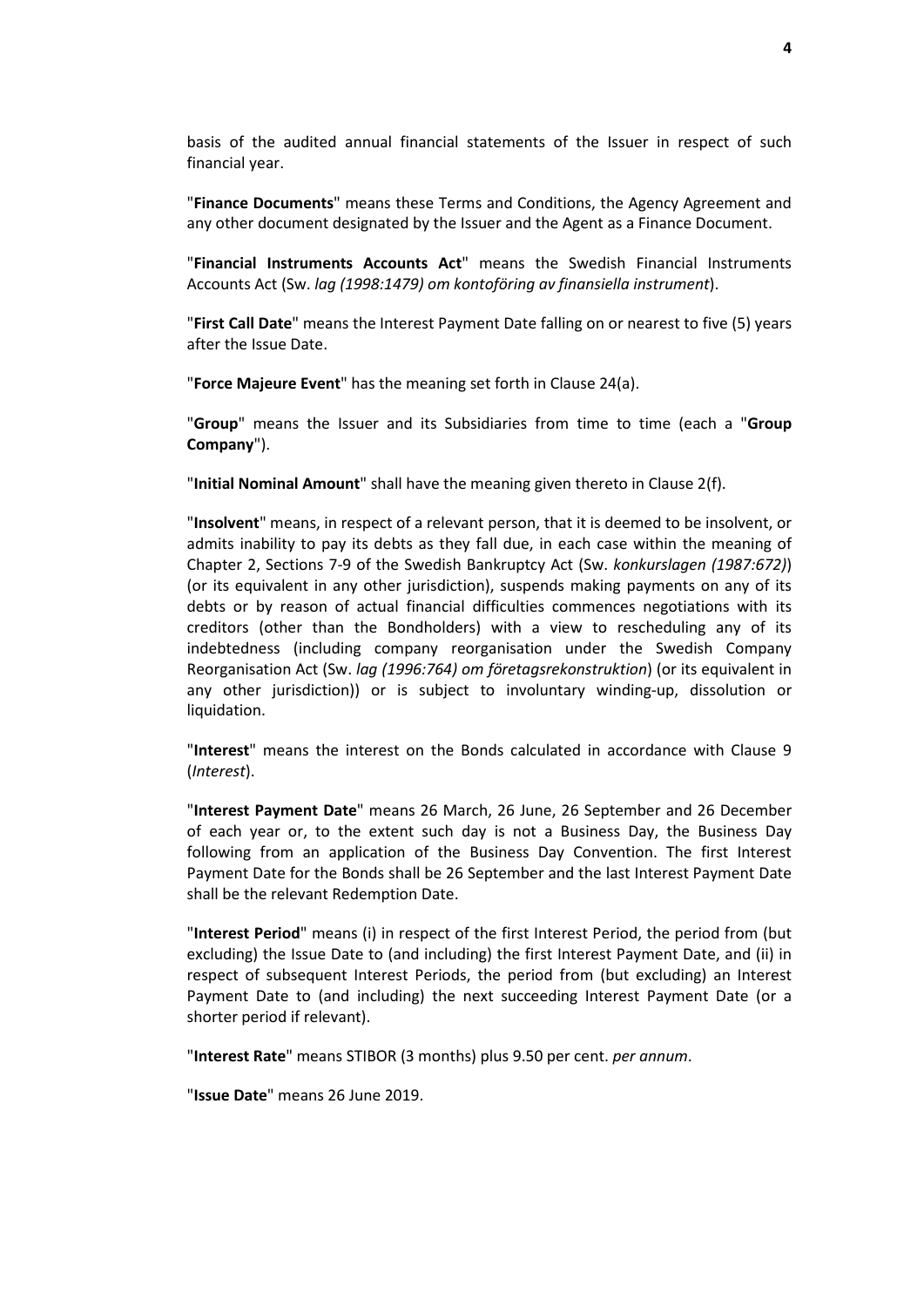"**Issuer**" means Avida Finans AB (publ), a public limited liability company (Sw. *aktiebolag*) incorporated under the laws of Sweden with reg. no. 556230-9004 and legal entity identifier 549300TMBWKN02J3ZT25.

"**Issuer Consolidated Situation**" means the Parent, the Issuer, such Subsidiaries of the Parent and the Issuer, as well as any other entities, which are part of the Swedish prudential consolidated situation (as such term is used in the Applicable Banking Regulations) of which the Issuer is a part, from time to time.

"**Issuing Agent**" means Carnegie Investment Bank AB, Reg. No. 516406-0138, SE-103 38 Stockholm, Sweden, or another party replacing it, as Issuing Agent, in accordance with these Terms and Conditions.

#### "**Maximum Write-Up Amount**" means:

the Relevant Profits

#### *multiplied by*

the sum of the aggregate Initial Nominal Amount of the Bonds and the aggregate initial nominal amount of all Written-Down Additional Tier 1 Instruments of the Relevant Entity *divided by* the total Tier 1 Capital of such Relevant Entity as at the date of the relevant Write-Up,

or any higher amount permissible pursuant to the Applicable Banking Regulation in force on the date of the relevant Write-Up, as determined by the Issuer.

"**Net Profit**" means, at any time,

- (a) with respect to the Issuer, the non-consolidated net profit (excluding minority interests) of the Issuer as calculated and set out in the most recent published audited annual non-consolidated accounts of the Issuer; and
- (b) with respect to the Issuer Consolidated Situation, the consolidated net profit (excluding minority interests) of the Issuer Consolidated Situation, as calculated and set out in the most recent published audited annual consolidated accounts of the Issuer Consolidated Situation.

"**Nominal Amount**" means the Initial Nominal Amount, as reduced (on one or more occasions) by any Write-Down and increased (on one or more occasions) by any Write-Up.

"**Parent**" means Avida Holding AB, a private limited liability company (Sw. *aktiebolag*) incorporated under the laws of Sweden with reg. no. 556780-0593.

"**Quotation Day**" means, in relation to any period for which an interest rate is to be determined, two (2) Business Days before the first day of that period.

"**Qualifying Capital Bonds**" means, at any time, any securities (other than the Bonds) issued or guaranteed by the Issuer that: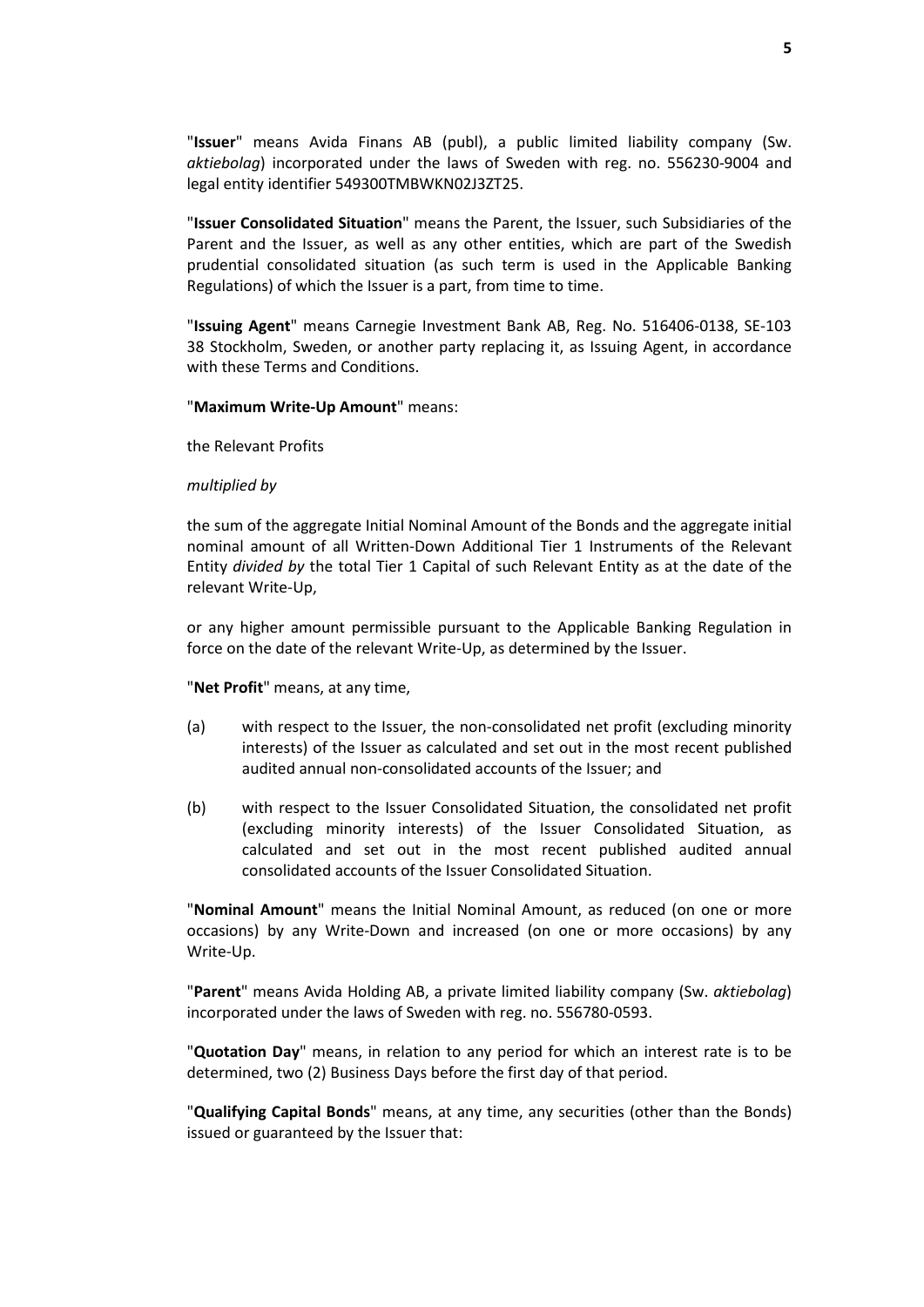- (a) contain terms which at such time comply with the Applicable Banking Regulation in relation to Additional Tier 1 Capital (which, for the avoidance of doubt, may result in such securities not including, or restricting for a period of time the application of, one or both of the Tax Event or Capital Event which are included in the Bonds) and (ii) provide the same amount of regulatory capital recognition as the Bonds prior to the relevant substitution or adjustment pursuant to Clause 11.7 (*Substitution and adjustment*);
- (b) carry the same rate of interest, including for the avoidance of doubt any interest reset provisions, from time to time applying to the Bonds prior to the relevant substitution or adjustment pursuant to Clause 11.7 (*Substitution and adjustment*);
- (c) have the same Nominal Amount and Total Nominal Amount as the Bonds prior to substitution or adjustment pursuant to Clause 11.7 (*Substitution and adjustment*);
- (d) rank *pari passu* with the Bonds prior to the substitution or adjustment pursuant to Clause 11.7 (*Substitution and adjustment*);
- (e) shall not at such time be subject to a Tax Event or Capital Event;
- (f) have terms not otherwise materially less favourable to the Bondholders than the terms of the Bonds, as reasonably determined by the Issuer, and provided that the Issuer shall have delivered a certificate to that effect, signed by an authorized signatory of the Issuer, to the Agent (and copies thereof will be available at the office of the Agent during its normal business hours) not less than 5 Business Days prior to (x) in the case of a substitution of the Bonds, the issue date of the relevant securities or  $(y)$  in the case of a variation of the Bonds, the date such variation becomes effective; and
- (g) if (i) the Bonds were listed or admitted to trading on a Regulated Market immediately prior to the relevant substitution or variation, are listed or admitted to trading on a Regulated Market or (ii) the Bonds were listed or admitted to trading on a recognised stock exchange other than a Regulated Market immediately prior to the relevant substitution or variation, are listed or admitted to trading on any recognised stock exchange (including, without limitation, a Regulated Market), in either case as selected by the Issuer.

"**Record Date**" means the fifth (5) Business Day prior to (i) an Interest Payment Date, (ii) a Redemption Date, (iii) a date on which a payment to the Bondholders is to be made under Clause 14 (*Distribution of proceeds*) (iv) the date of a Bondholders' Meeting, or (v) another relevant date, or in each case such other Business Day falling prior to a relevant date if generally applicable on the Swedish bond market.

"**Redemption Date**" means the date on which the relevant Bonds are to be redeemed or repurchased in accordance with Clause 11 (*Redemption, Re-purchase, Substitution and Adjustments of the Bonds*).

"**Reference Date**" means the accounting date as at which the applicable Relevant Profits were determined.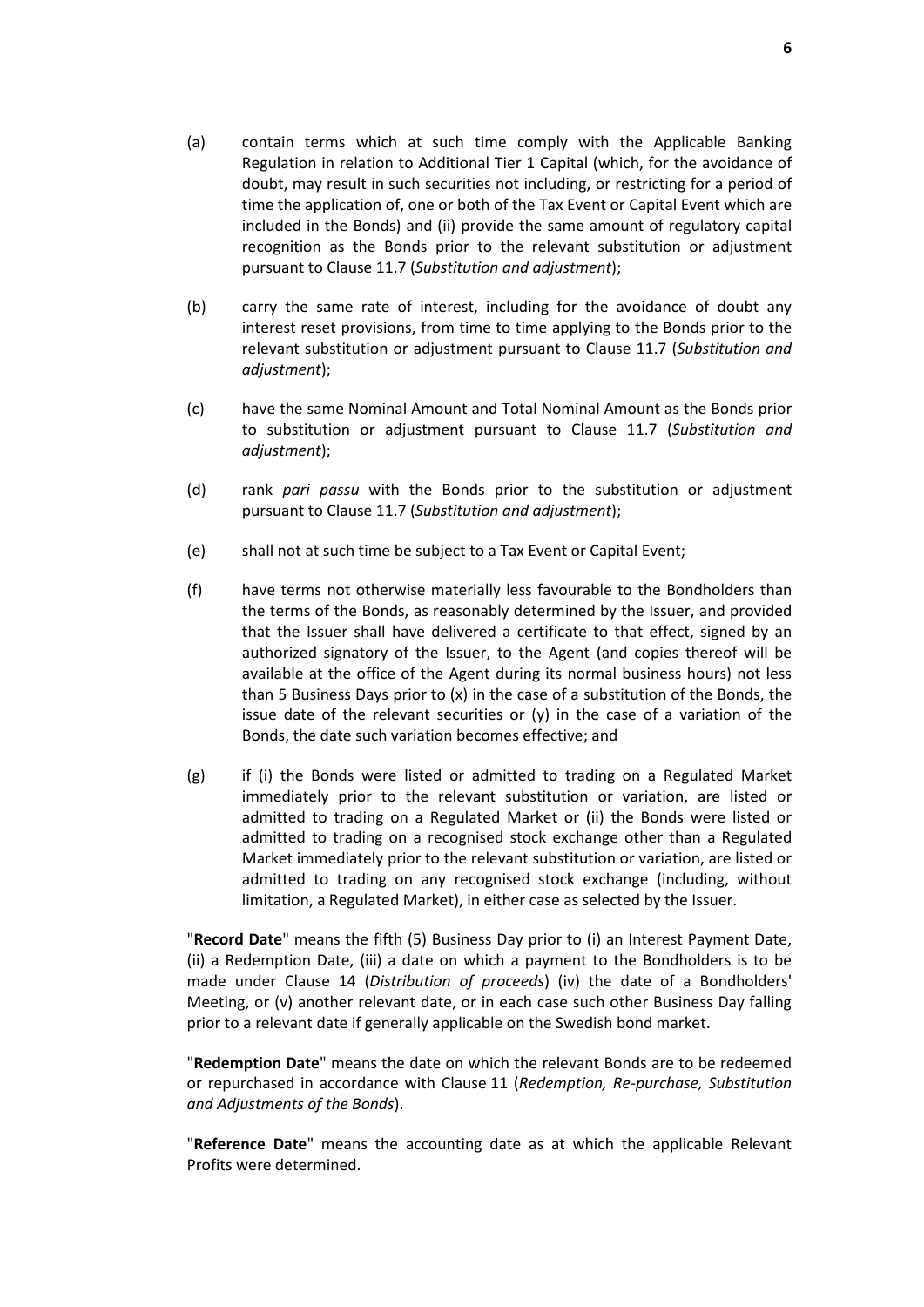"**Regulated Market**" means Nasdaq Stockholm or any other regulated market (Sw. *reglerad marknad*) (as defined in the Swedish Securities Market Act (*lag (2007:528) om värdepappersmarknaden)*).

"**Relevant Entity**" means if a Write-Down has occurred following the breach of the relevant CET1 ratio:

- (a) by the Issuer, the Issuer;
- (b) by the Issuer Consolidated Situation, the Issuer Consolidated Situation; and
- (c) by both the Issuer and the Issuer Consolidated Situation, the Issuer and the Issuer Consolidated Situation.

"**Relevant Profits**" means the lowest of the Net Profit of the Issuer and the Issuer Consolidated Situation.

"**Risk Exposure Amount**" means, at any time, with respect to the Issuer or the Issuer Consolidated Situation, as the case may be, the aggregate amount of the risk weighted assets (or any equivalent or successor term) of the Issuer or the Issuer Consolidated Situation, respectively, calculated in accordance with the Applicable Banking Regulations at such time.

"**Securities Account**" means the account for dematerialised securities maintained by the CSD pursuant to the Financial Instruments Accounts Act in which (i) an owner of such security is directly registered or (ii) an owner's holding of securities is registered in the name of a nominee.

"**Security**" means a mortgage, charge, pledge, lien, security assignment or other security interest securing any obligation of any person, or any other agreement or arrangement having a similar effect.

"**STIBOR**" means:

- (a) the applicable percentage rate per annum displayed on Nasdaq Stockholm's website for STIBOR fixing (or through another website replacing it) as of or around 11.00 a.m. on the Quotation Day for the offering of deposits in Swedish Kronor and for a period comparable to the relevant Interest Period; or
- (b) if no rate is available for the relevant Interest Period, the arithmetic mean of the rates (rounded upwards to four decimal places) as supplied to the Issuing Agent at its request quoted by leading banks in the Stockholm interbank market reasonably selected by the Issuing Agent, for deposits of SEK 100,000,000 for the relevant period; or
- (c) if no quotation is available pursuant to paragraph (b), the interest rate which according to the reasonable assessment of the Issuing Agent best reflects the interest rate for deposits in Swedish Kronor offered in the Stockholm interbank market for the relevant period.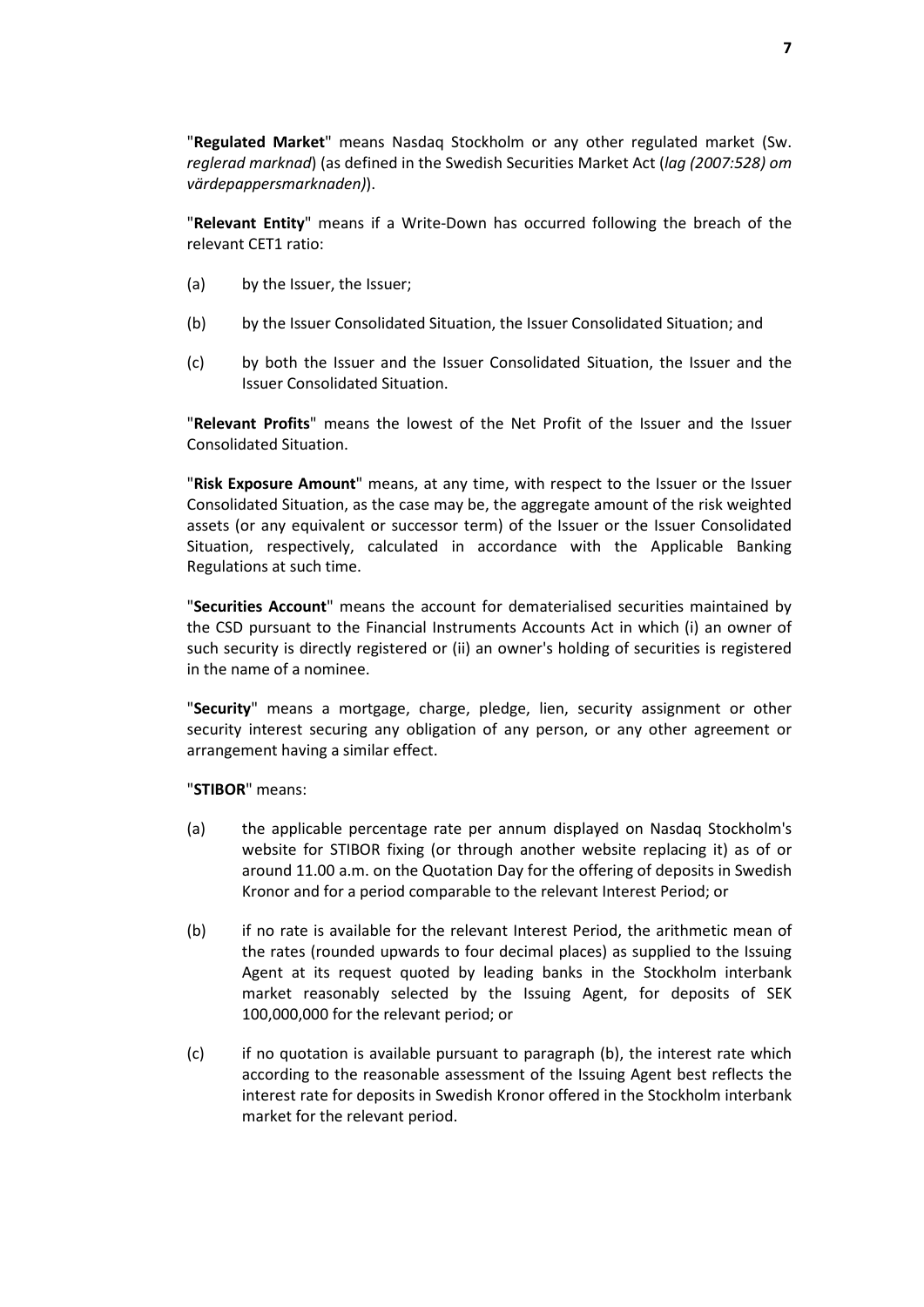"**Subsidiary**" means, in relation to any person, a subsidiary of the Issuer according to Chapter 1 Section 11 of the Swedish Companies Act (or under such provision as may replace this provision).

"**Swedish FSA**" means the Swedish financial supervisory authority (Sw. *Finansinspektionen*) or such other governmental authority in Sweden (or, if the Issuer becomes subject to primary bank supervision in a jurisdiction other than Sweden, in such other jurisdiction) having primary bank supervisory authority with respect to the Issuer.

"**Swedish Kronor**" and "**SEK**" means the lawful currency of Sweden.

"**Tax Event**" means the occurrence of any amendment to, clarification of or change in the laws, treaties or regulations of any Tax Jurisdiction affecting taxation (including any change in the interpretation by any court or authority entitled to do so) or any governmental action, on or after the Issue Date and which was not foreseeable at the Issue Date, resulting in that:

- (a) the Issuer is, or becomes, subject to a significant amount of additional taxes, duties or other governmental charges or civil liabilities with respect to the Bonds; or
- (b) to the extent (prior to the relevant change, amendment or clarification) the Issuer was entitled to claim a deduction in respect of the Bonds in computing its taxation liabilities, it would not be entitled to claim a deduction in respect of its taxation liabilities in the Kingdom of Sweden in respect of any payment of interest to be made on the next Interest Payment Date or the value of such deduction to the Issuer would be materially reduced,

provided that the Issuer satisfies the Swedish FSA that such change in tax treatment of the Bonds is material and was not reasonably foreseeable as at the Issue Date.

"**Tax Jurisdiction**" means the Kingdom of Sweden or any political subdivision thereof or any authority or agency therein or thereof having power to tax or any other jurisdiction or any political subdivision thereof or any authority or agency therein or thereof, having power to tax in which the Issuer is treated as having a permanent establishment, under the income tax laws of such jurisdiction.

"**Tier 1 Capital**" means, at any time, with respect to the Issuer or the Issuer Consolidated Situation, as the case may be, the tier 1 capital of the Issuer or the Issuer Consolidated Situation, respectively, as calculated by the Issuer in accordance with Chapters 1, 2 and 3 of Title II of Part Two of the CRR and/or any other Applicable Banking Regulations at such time, including any applicable transitional, phasing in or similar provisions.

"**Tier 2 Capital**" means tier 2 capital (Sw. *supplementärkapital*) as defined in Chapter 4 of Title I of Part Two of the CRR and/or any other Applicable Banking Regulations at such time.

"**Total Nominal Amount**" means the total aggregate Nominal Amount of the Bonds outstanding at the relevant time.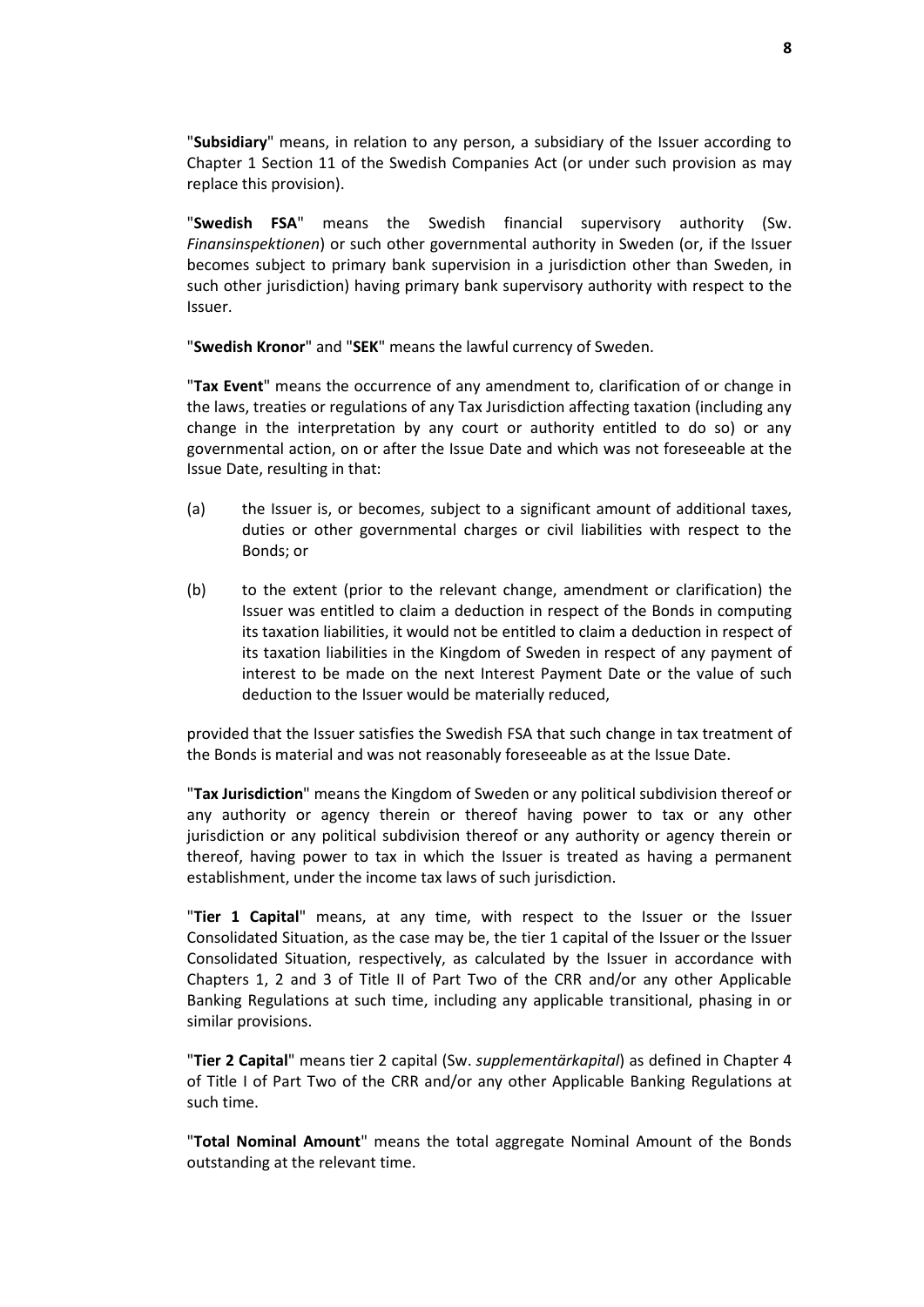"**Trigger Event**" means if, at any time, the CET1 ratio of the Issuer or the Issuer Consolidated Situation, is less than 5.125 per cent., in the case of the Issuer, or 7.00 per cent., in the case of the Issuer Consolidated Situation, in each case as determined by the Issuer and/or the Swedish FSA (or any agent appointed for such purpose by the Swedish FSA).

"**Trigger Event Notice**" has the meaning as set forth in Clause 10.2(a).

**"Write-Down"** has the meaning as set forth in Clause 10.1(a).

**"Write-Down Amount"** has the meaning as set forth in Clause 10.2(a).

**"Write-Down Date**" has the meaning as set forth in Clause 10.1(b).

"**Write-Up**" has the meaning as set forth in Clause 10.4(a).

"**Written-Down Additional Tier 1 Instruments**" means, at any time, any instrument (other than the Bonds) issued directly or indirectly by the Issuer or, as applicable, any member of the Issuer Consolidated Situation, which qualifies as Additional Tier 1 Capital of the Issuer or, as applicable, the Issuer Consolidated Situation and which, immediately prior to the relevant Write-Up, has a prevailing principal amount lower than the principal amount that it was issued with due to such principal amount having been written down on a temporary basis pursuant to its terms.

"**Written Procedure**" means the written or electronic procedure for decision making among the Bondholders in accordance with Clause 18 (*Written Procedure*).

### **1.2 Construction**

- (a) Unless a contrary indication appears, any reference in these Terms and Conditions to:
	- (i) "**assets**" includes present and future properties, revenues and rights of every description;
	- (ii) any agreement or instrument is a reference to that agreement or instrument as supplemented, amended, novated, extended, restated or replaced from time to time;
	- (iii) a "**regulation**" includes any regulation, rule or official directive, request or guideline (whether or not having the force of law) of any governmental, intergovernmental or supranational body, agency, department or regulatory, self-regulatory or other authority or organisation;
	- (iv) a provision of law is a reference to that provision as amended or reenacted; and
	- (v) a time of day is a reference to Stockholm time.
- (b) When ascertaining whether a limit or threshold specified in Swedish Kronor has been attained or broken, an amount in another currency shall be counted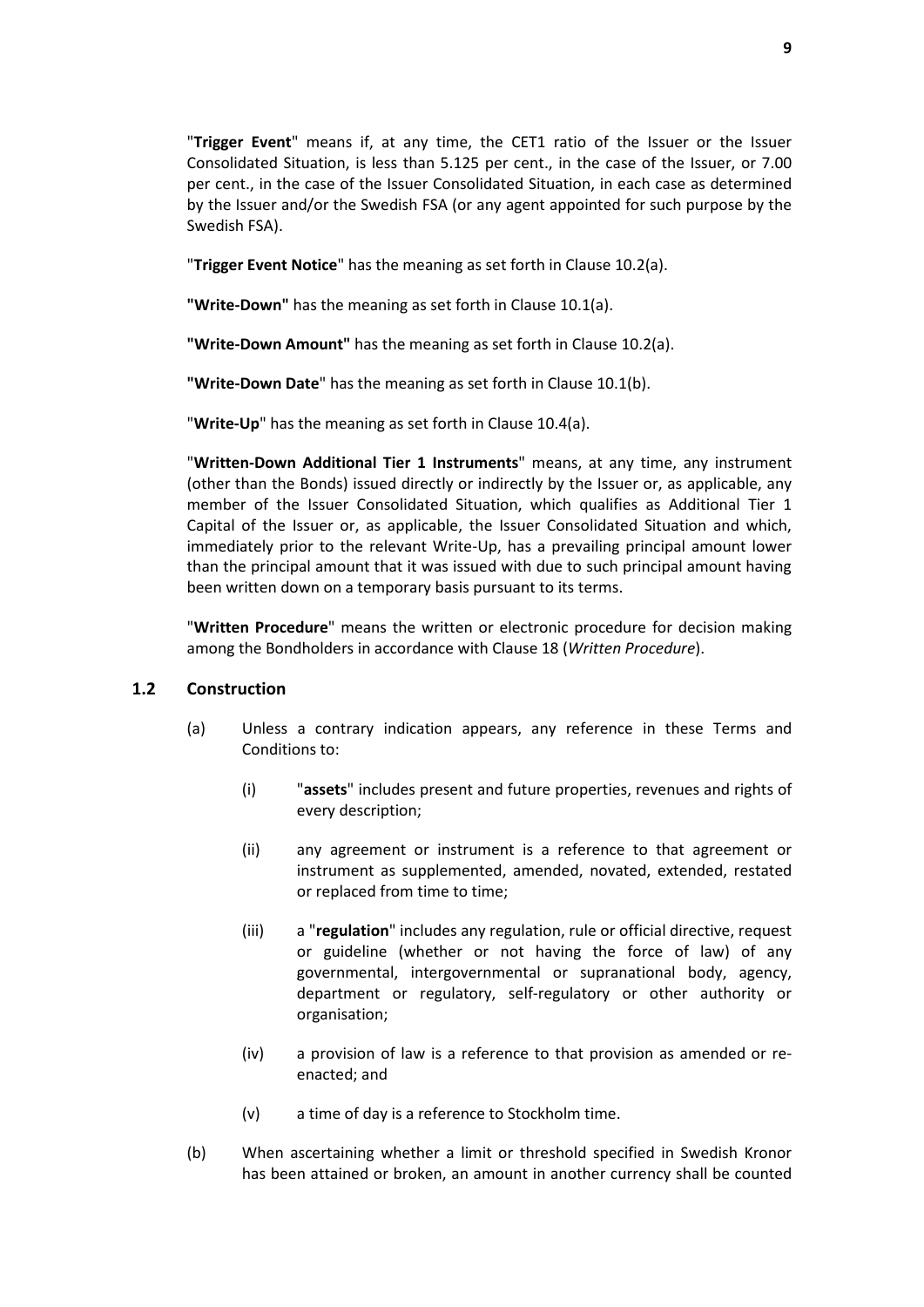on the basis of the rate of exchange for such currency against Swedish Kronor for the previous Business Day, as published by the Swedish Central Bank (Sw. *Riksbanken*) on its website (www.riksbank.se). If no such rate is available, the most recently published rate shall be used instead.

- (c) A notice shall be deemed to be sent by way of press release if it is made available to the public within the European Economic Area promptly and in a non-discriminatory manner.
- (d) No delay or omission of the Agent or of any Bondholder to exercise any right or remedy under the Finance Documents shall impair or operate as a waiver of any such right or remedy.

# **2. Status of the Bonds**

- (a) The Bonds constitute direct, subordinated and unsecured obligations of the Issuer and will at all times rank:
	- (i) *pari passu* without any preference among themselves;
	- (ii) *pari passu* with (A) any obligations or capital instruments of the Issuer which constitute Additional Tier 1 Capital and (B) any other obligations or capital instruments of the Issuer that rank or are expressed to rank *pari passu* with the Bonds, in each case as regards the right to receive periodic payments (to the extent any such periodic payment has not been cancelled) in the liquidation or bankruptcy of the Issuer and the right to receive repayment of capital in the liquidation or bankruptcy of the Issuer;
	- (iii) senior to holders of all classes of the Issuer's shares in their capacity as such holders and any other obligations or capital instruments of the Issuer that rank or are expressed to rank junior to the Bonds, in each case as regards the right to receive periodic payments (to the extent any such periodic payment has not been cancelled) on a liquidation or bankruptcy of the Issuer and the right to receive repayment of capital on a liquidation or bankruptcy of the Issuer; and
	- (iv) junior to any present and future claims of (A) depositors of the Issuer, (B) any other unsubordinated creditors of the Issuer, and (C), except as expressly stated in (ii) and (iii) above, any subordinated creditors of the Issuer, including, for the avoidance of doubt, holders of notes which constitute Tier 2 Capital and holders of senior non-preferred instruments.
- (b) The Issuer reserves the right to issue further subordinated bonds and other subordinated obligations in the future, which may rank *pari passu* or senior with the Bonds, as well as additional share capital.
- (c) No Bondholder who is indebted to the Issuer shall be entitled to exercise any right of set-off or counterclaim against moneys owed by the Issuer in respect of the Bonds held by such Bondholder.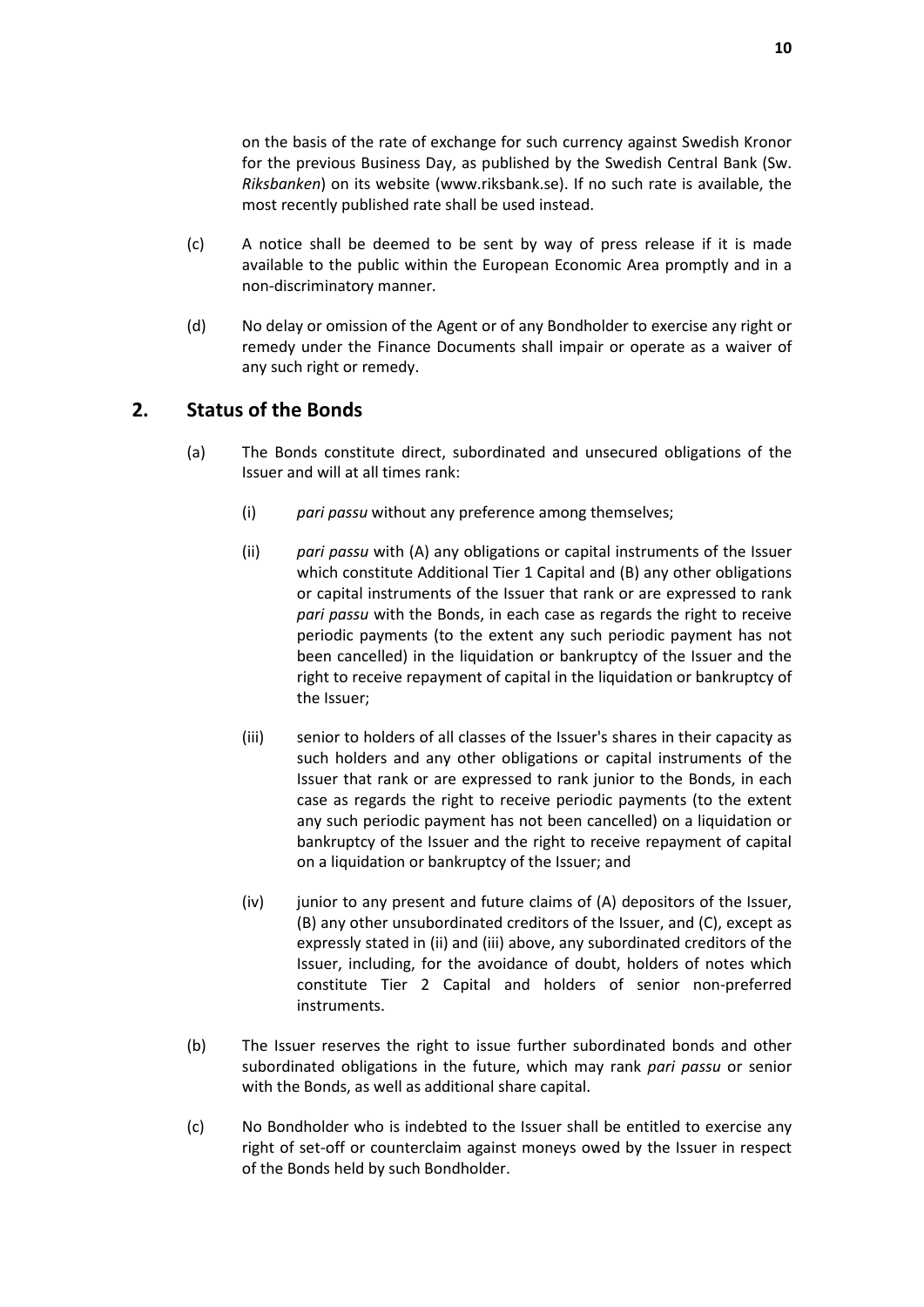- (e) By subscribing for Bonds, each initial Bondholder agrees that the Bonds shall benefit from and be subject to the Finance Documents and by acquiring Bonds, each subsequent Bondholder confirms such agreement.
- (f) The initial nominal amount of each Bond is SEK 1 250 000 (the "**Initial Nominal Amount**"). Investment in the Bonds shall be made in integral multiples of SEK 1 250 000. The maximum total nominal amount of the Bonds is SEK 200,000,000.
- (g) All Bonds are issued on a fully paid basis at an issue price of 100 per cent. of the Nominal Amount.
- (h) The Bonds are freely transferable but the Bondholders may be subject to purchase or transfer restrictions with regard to the Bonds, as applicable, under local laws to which a Bondholder may be subject. Each Bondholder must ensure compliance with such restrictions at its own cost and expense.
- (i) No action is being taken in any jurisdiction that would or is intended to permit a public offering of the Bonds or the possession, circulation or distribution of any document or other material relating to the Issuer or the Bonds in any jurisdiction, where action for that purpose is required. Each Bondholder must inform itself about, and observe, any applicable restrictions to the transfer of material relating to the Issuer or the Bonds.
- (j) No security or guarantee of any kind is, or shall at any time, be provided by the Issuer or any other person for the purpose of securing the Bondholders' rights under the Bonds.

# **3. Use of Proceeds**

The proceeds from the issue of the Bonds shall be used for general corporate purposes of the Issuer.

# **4. Conditions Precedent**

- (a) Prior to the issuance of the Bonds, the Issuer shall provide the following to the Agent:
	- (i) constitutional documents and corporate resolutions (approving the Finance Documents and authorising a signatory/-ies to execute the Finance Documents for the Issuer), together constituting evidence that the Finance Documents have been duly executed; and
	- (ii) copies of the Finance Documents, duly executed.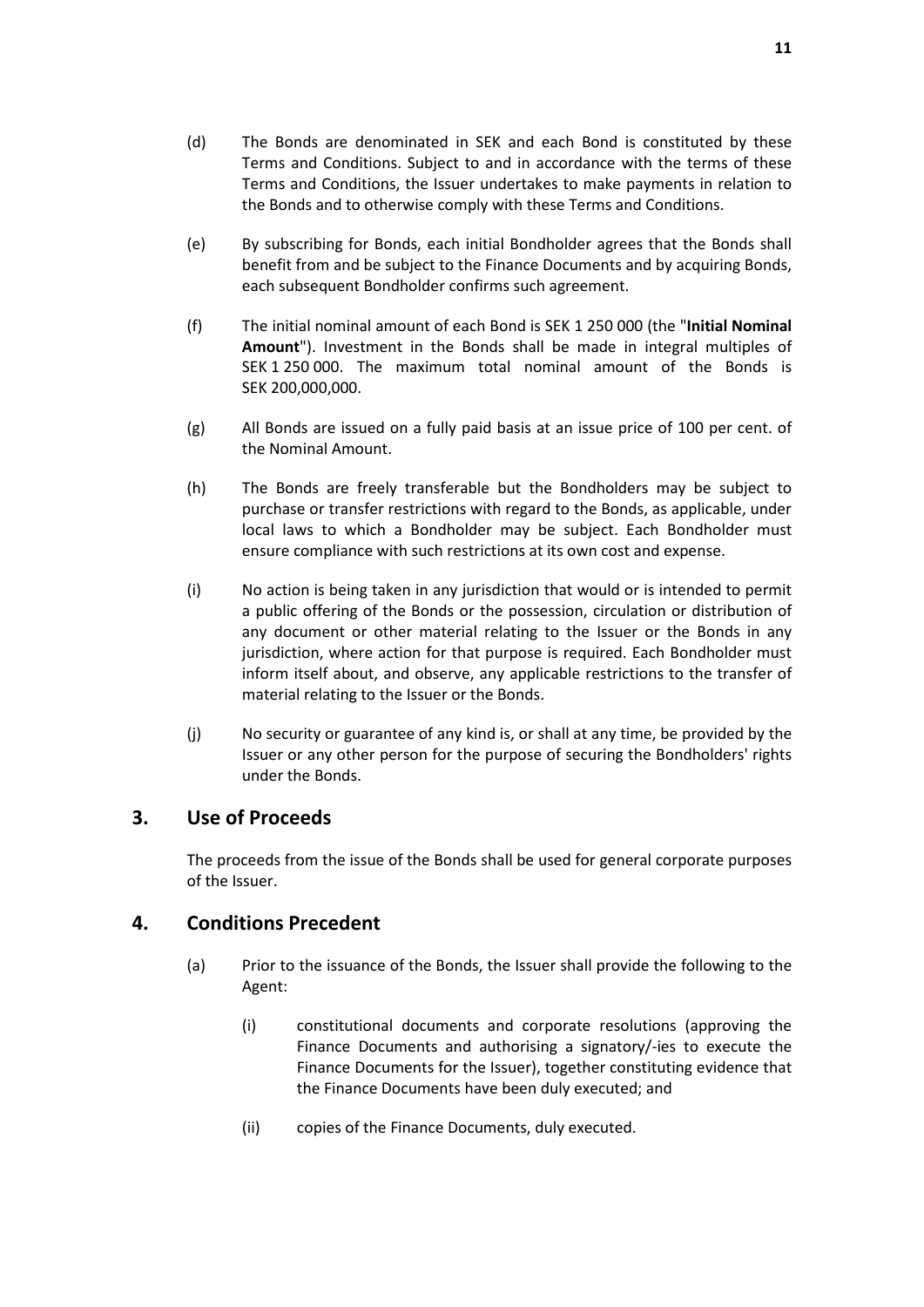- (b) The Agent may assume that the documentation and evidence delivered to it pursuant to paragraph (a) is accurate, legally valid, enforceable, correct and true, and the Agent does not have to verify or assess the contents of any such documentation. The Agent does not have any obligation to review the documents referred to in paragraph (a) from a legal or commercial perspective of the Bondholders.
- (c) The Agent shall confirm to the Issuing Agent when the conditions in paragraph (a) have been received.

# **5. Bonds in Book-Entry Form**

- (a) The Bonds will be registered for the Bondholders on their respective Securities Accounts and no physical bonds will be issued. Accordingly, the Bonds will be registered in accordance with the Financial Instruments Accounts Act. Registration requests relating to the Bonds shall be directed to an Account Operator.
- (b) Those who according to assignment, a Security, the provisions of the Swedish Children and Parents Code (Sw. *föräldrabalken (1949:381)*), conditions of will or deed of gift or otherwise have acquired a right to receive payments in respect of a Bond shall register their entitlements to receive payment in accordance with the Financial Instruments Accounts Act.
- (c) The Issuer (and the Agent when permitted under the CSD's applicable regulations) shall be entitled to obtain information from the debt register (Sw. *skuldbok*) kept by the CSD in respect of the Bonds. At the request of the Agent, the Issuer shall promptly obtain such information and provide it to the Agent.
- (d) For the purpose of or in connection with any Bondholders' Meeting or any Written Procedure, the Issuing Agent shall be entitled to obtain information from the debt register kept by the CSD in respect of the Bonds.
- (e) The Issuer shall issue any necessary power of attorney to such persons employed by the Agent, as notified by the Agent, in order for such individuals to independently obtain information directly from the debt register kept by the CSD in respect of the Bonds. The Issuer may not revoke any such power of attorney unless directed by the Agent or unless consent thereto is given by the Bondholders.

# **6. Right to Act on Behalf of a Bondholder**

- (a) If any person other than a Bondholder wishes to exercise any rights under the Finance Documents, it must obtain a power of attorney or other proof of authorisation from the Bondholder or a successive, coherent chain of powers of attorney or proofs of authorisation starting with the Bondholder and authorising such person.
- (b) A Bondholder may issue one or several powers of attorney to third parties to represent it in relation to some or all of the Bonds held by it. Any such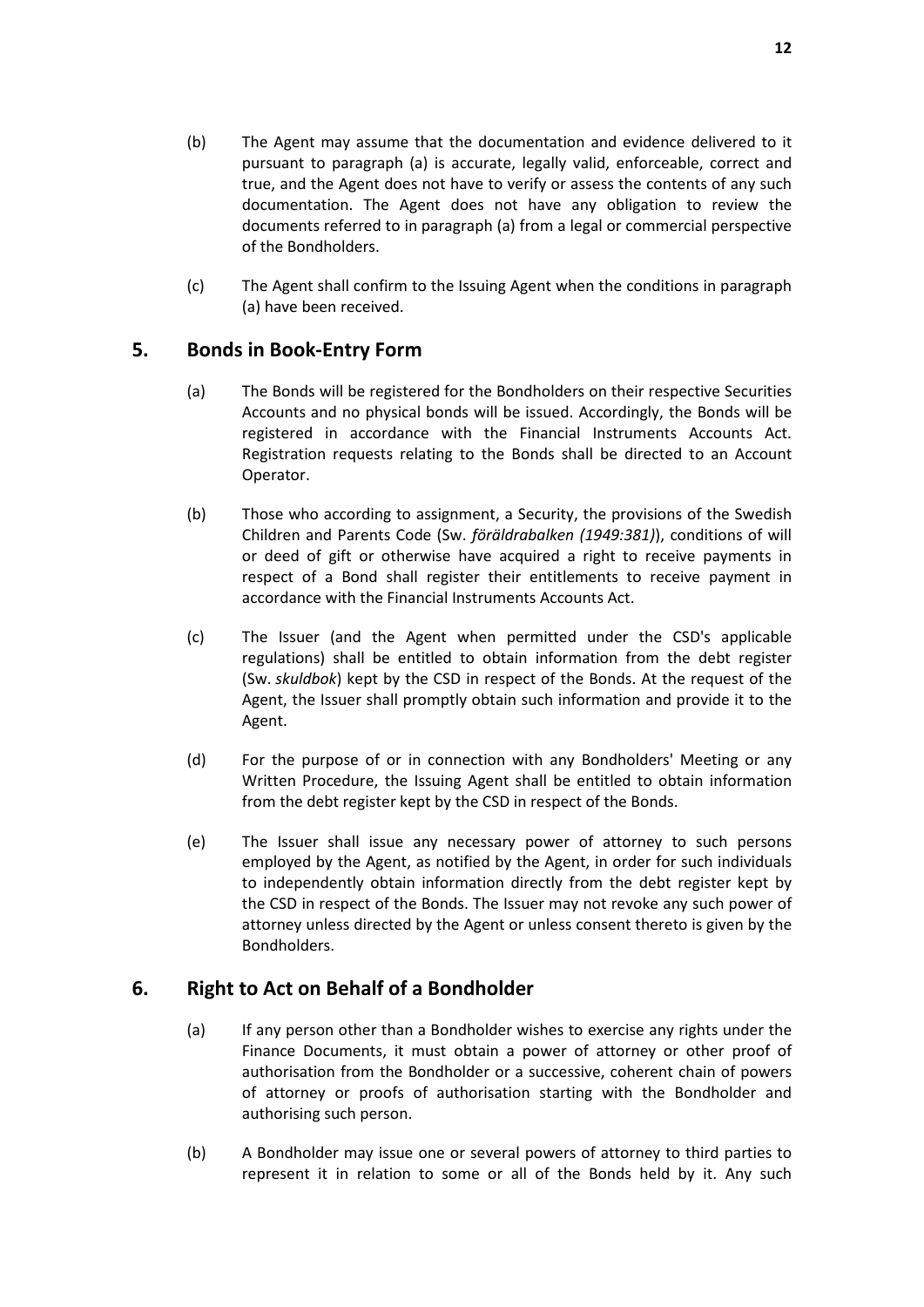representative may act independently under the Finance Documents in relation to the Bonds for which such representative is entitled to represent the Bondholder and may further delegate its right to represent the Bondholder by way of a further power of attorney.

(c) The Agent shall only have to examine the face of a power of attorney or other proof of authorisation that has been provided to it pursuant to Clause 6(b) and may assume that it has been duly authorised, is valid, has not been revoked or superseded and that it is in full force and effect, unless otherwise is apparent from its face.

# **7. Listing**

- (a) The Issuer shall use its best efforts to ensure that the Bonds are listed on Nasdaq Stockholm within two (2) months after the Issue Date, and that it remains admitted or, if such listing is not possible to obtain or maintain, listing on another Regulated Market.
- (b) The Issuer shall, following the listing, use its best efforts to maintain the admission as long as any Bonds are outstanding, however not longer than up to and including the last day on which the listing reasonably can, pursuant to the then applicable regulations of the Regulated Market and the CSD, subsist.
- (c) For the avoidance of doubt, a failure to list the Bonds or maintain a listing of the Bonds in accordance with paragraph (a) and/or (b) above shall not constitute an Acceleration Event.

# **8. Payments in Respect of the Bonds**

- (a) Any payment or repayment under the Finance Documents, shall be made to such person who is registered as a Bondholder on the Record Date prior to an Interest Payment Date or other relevant due date, or to such other person who is registered with the CSD on such date as being entitled to receive the relevant payment, repayment or repurchase amount.
- (b) If a Bondholder has registered, through an Account Operator, that principal and interest shall be deposited in a certain bank account, such deposits will be effected by the CSD on the relevant payment date. In other cases, payments will be transferred by the CSD to the Bondholder at the address registered with the CSD on the Record Date. Should the CSD, due to a delay on behalf of the Issuer or some other obstacle, not be able to effect the payment of amounts according to the aforesaid, the CSD will pay such amount to the relevant Bondholder being registered as such on the Record Date as soon as possible after such obstacle has been removed.
- (c) If, due to any obstacle for the CSD, the Issuer cannot make a payment or repayment, such payment or repayment may be postponed until the obstacle has been removed. For the avoidance of doubt, such postponement shall in no event constitute an Acceleration Event.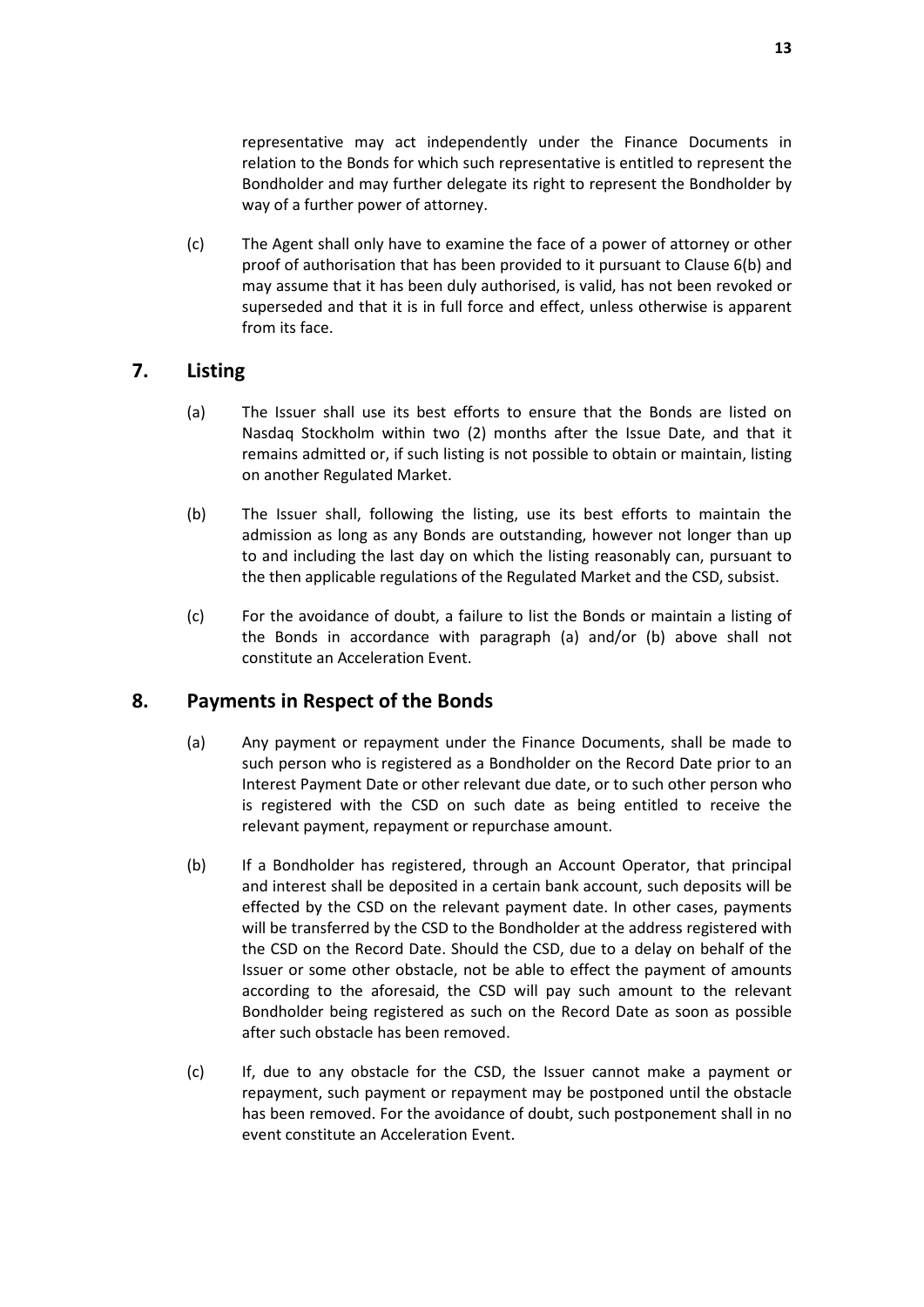- (d) If payment or repayment is made in accordance with this Clause 8, the Issuer and the CSD shall be deemed to have fulfilled their obligation to pay, irrespective of whether such payment was made to a person not entitled to receive such amount.
- (e) The Issuer is not liable to gross-up any payments under the Finance Documents by virtue of any withholding tax, public levy or the similar.

# **9. Interest and Interest Cancellation**

### **9.1 Interest**

- (a) Each Bond carries Interest at the Interest Rate from (but excluding) the Issue Date up to (and including) the relevant Redemption Date.
- (b) Interest accrues during an Interest Period. Payment of Interest in respect of the Bonds shall be made to the Bondholders on each Interest Payment Date for the preceding Interest Period.
- (c) Interest shall be calculated on the basis of the actual number of days in the Interest Period in respect of which payment is being made divided by 360 (actual/360-days basis).

### **9.2 Interest cancellation**

- (a) Any payment of Interest in respect of the Bonds shall be payable only out of and up to the Issuer's Distributable Items and:
	- (i) may be cancelled, at any time, in whole or in part, at the option of the Issuer in its sole discretion and notwithstanding that it has Distributable Items or that it may make any distributions pursuant to the Applicable Banking Regulation; or
	- (ii) will be mandatorily cancelled to the extent so required by the Applicable Banking Regulation, including the applicable criteria for Additional Tier 1 Capital instruments.
- (b) The Issuer shall give notice to the Bondholders in accordance with Clause 23 (*Notices*) of any such cancellation of a payment of Interest, which notice might be given after the date on which the relevant payment of Interest is scheduled to be made. Notwithstanding the foregoing, failure to give such notice shall not prejudice the right of the Issuer not to pay Interest as described above and shall not constitute an Acceleration Event.
- (c) Following any cancellation of Interest as described above, the right of the Bondholders to receive accrued Interest in respect of any such Interest Period will terminate and the Issuer will have no further obligation to pay such Interest or to pay interest thereon, whether or not payments of Interest in respect of subsequent Interest Periods are made, and such unpaid Interest will not be deemed to have "accrued" or been earned for any purpose.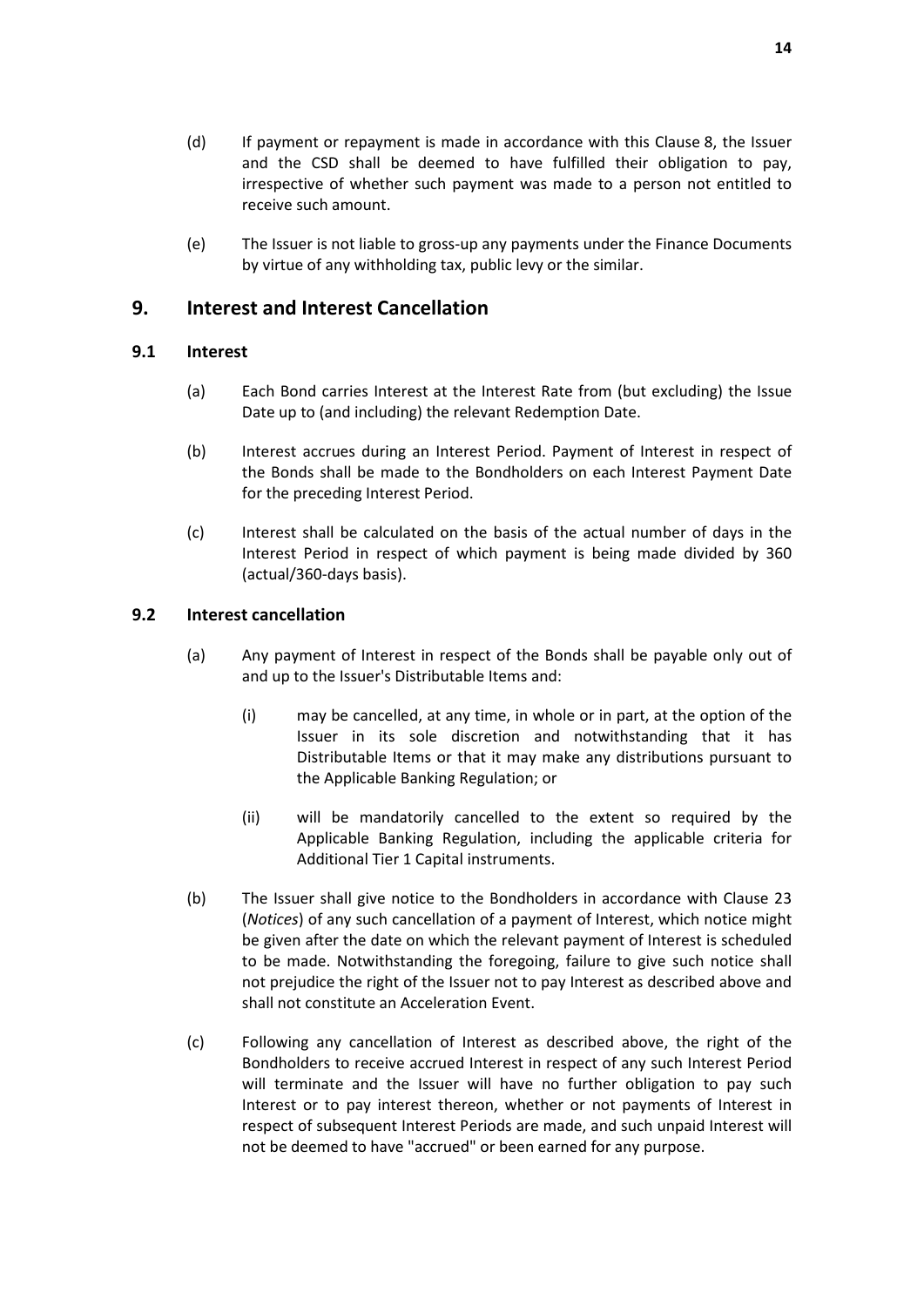### **9.3 Calculation of Interest in case of Write-Down or Write-Up**

- (a) Subject to Clause 9.2 (*Interest cancellation*), in the event that a Write-Down occurs during an Interest Period, Interest will continue to accrue on the Nominal Amount (as adjusted pursuant to such Write-Down).
- (b) Subject to Clause 9.2 (*Interest cancellation*), in the event that a Write-Up occurs, Interest shall begin to accrue on the reinstated Nominal Amount (as adjusted pursuant to such Write-Up).
- (c) In connection with a Write-Down or Write-Up, the Issuer shall inform the CSD of an adjusted interest rate that shall be applied on the next Interest Payment Date, in order for the Bondholders to receive an amount of Interest equivalent to the Interest Rate on the Bonds so written down or written up (as applicable).

# **9.4 No penalty interest**

Under no circumstances shall any penalty (*Sw. dröjsmålsränta*) interest be payable by the Issuer in respect of the Bonds.

# **10. Loss Absorption and Discretionary Reinstatement**

### **10.1 Write-Down upon a Trigger Event**

- (a) If at any time a Trigger Event occurs the Total Nominal Amount or the Issuer's payment obligation under the Bonds shall be written down in accordance with this Clause 10.1 (such reduction a "**Write-Down**").
- (b) Irrespective of any Trigger Event Notice given in accordance with Clause (10.2 *Trigger Event Notice*) below, a Write-Down shall take place on a date selected by the Issuer in consultation with the Swedish FSA (the "**Write-Down Date**") but no later than one month following the occurrence of the relevant Trigger Event unless, in accordance with the Applicable Banking Regulation, the Swedish FSA has agreed with the Issuer in writing that a Write-Down may occur after a longer period, in which case, on such date as agreed with the Swedish FSA.
- (c) A Write-Down shall be made either as a reduction of the Total Nominal Amount or by means of a pooling factor, where the Issuer's payment obligation under each Bond shall be reduced to a certain percentage of the Nominal Amount and in each case such Write-Down shall be considered to be an unconditional capital contribution (Sw. *ovillkorat kapitaltillskott*) and shall be made in consultation with the Swedish FSA and in accordance with the rules of the CSD.
- (d) The amount of the reduction of the Total Nominal Amount on the Write-Down Date shall equal the amount of a Write-Down that would restore the CET1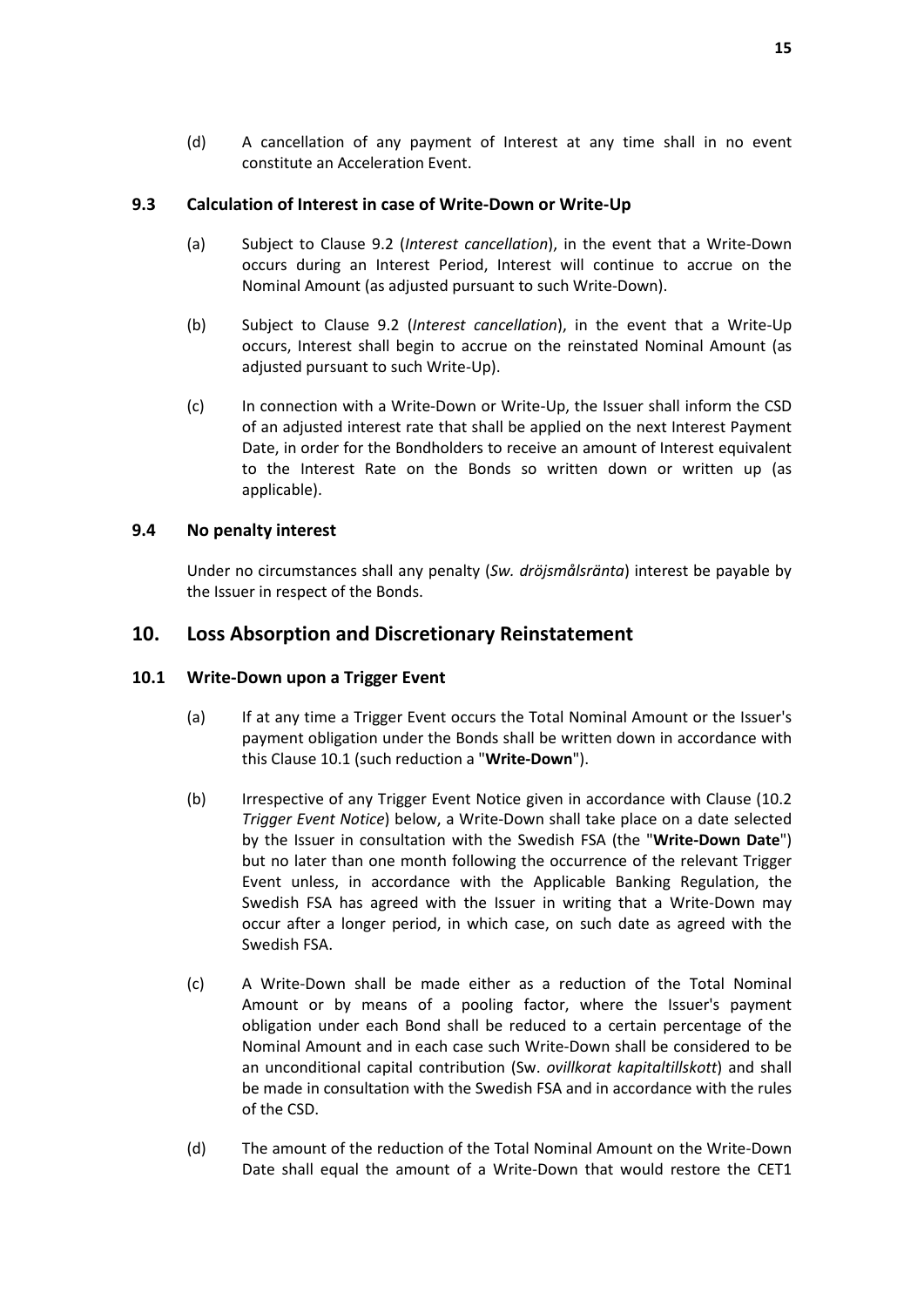ratio of the Issuer to at least 5.125 per cent., and the CET1 ratio of the Issuer Consolidated Situation to at least 7.00 per cent., in each case at the point of such Write-Down, provided that the maximum reduction of the Total Nominal Amount shall be down to a Nominal Amount per Bond corresponding to SEK 1.00.

- (e) A Write-Down in accordance with this Clause 10.1 shall be made taking into account any preceding or imminent write-down of corresponding or similar loss absorbing instruments issued by the Issuer, including but not limited to Additional Tier 1 Capital instruments (other than the Bonds).
- (f) For the avoidance of doubt, the Nominal Amount of each Bond shall, upon the Write-Down of the Total Nominal Amount described above, be written down on a *pro rata* basis.

### **10.2 Trigger Event Notice**

- (a) Upon the occurrence of a Trigger Event, the Issuer shall immediately inform the Swedish FSA and shall as soon as practicable following the occurrence of a Trigger Event and in any event not later than five (5) Business Days following such occurrence give notice (a "**Trigger Event Notice**") to the Bondholders and the Agent in accordance with Clause 23 (*Notices*), which notice, in addition to specifying that a Trigger Event has occurred shall specify:
	- (i) the Write-Down Date; and
	- (ii) if then determined, the amount to be written down in accordance with Clause 10.1 (*Write-Down upon a Trigger Event*) ("**Write-Down Amount**"). If the Write-Down Amount has not been determined when the Trigger Event Notice is given, the Issuer shall, as soon as reasonably practicable following such determination, notify Bondholders and the Agent of the Write-Down Amount.
- (b) Notwithstanding paragraph (a) above, failure to give a Trigger Event Notice shall not prejudice any Write-Down of the Bonds.

#### **10.3 Write-Down may occur one or more occasion; No Acceleration Event**

- (a) A Write-Down may occur on more than one occasion and the Bonds may be written-down in accordance with Clause 10.1 (*Write-Down upon a Trigger Event*) on more than one occasion.
- (b) Any Write-Down shall not constitute an Acceleration Event.

#### **10.4 Discretionary reinstatement of the Bonds**

(a) If, following a Write-Down, the Relevant Entity records a positive Net Profit, the Issuer may, in its sole and absolute discretion and subject to the maximum distribution limits set out in the Applicable Banking Regulations (when the amount of the Write-Up is aggregated together with other distributions of the Issuer or the Issuer Consolidated Situation, as applicable, of the kind referred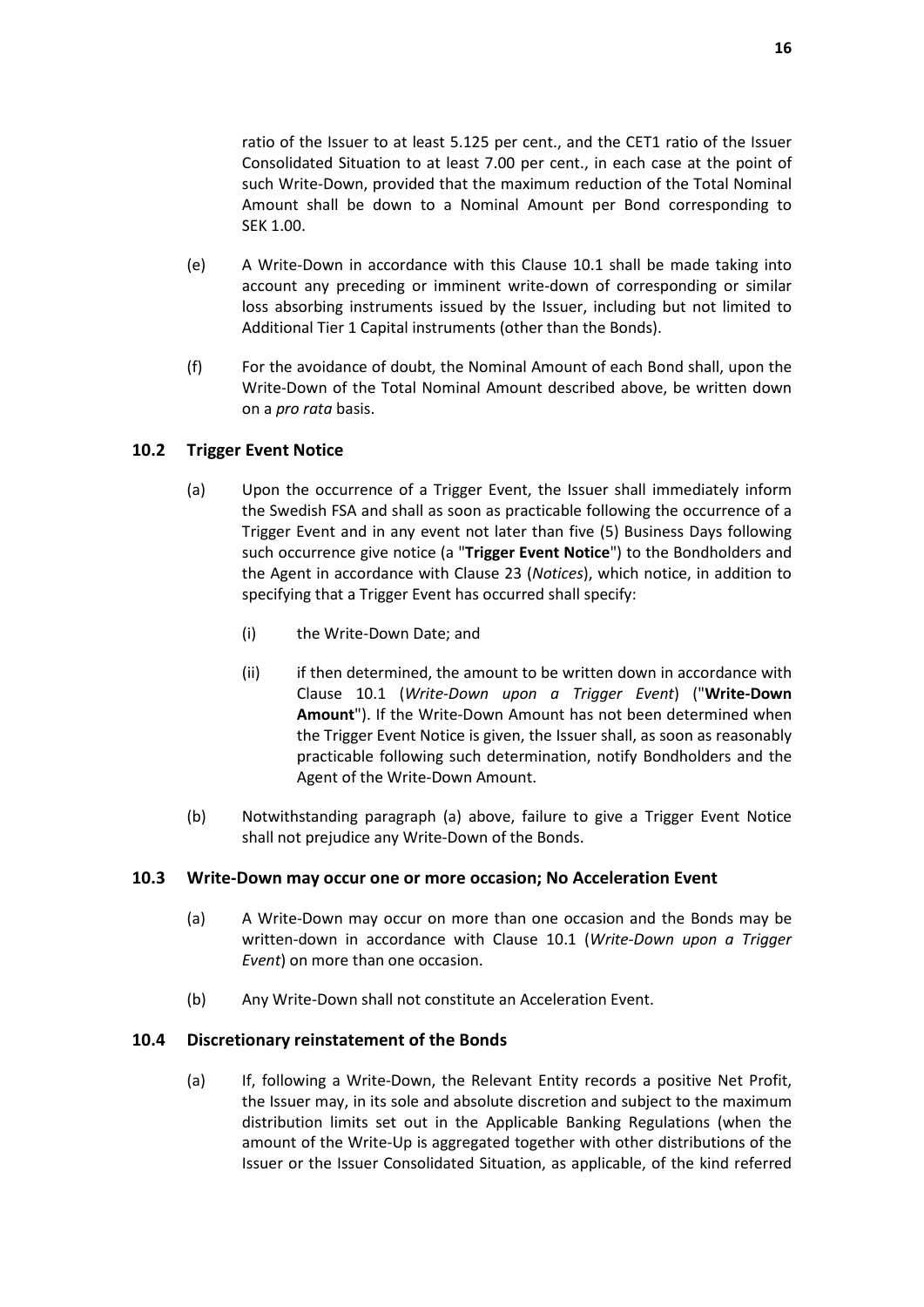to in Article 141(2) of the CRD IV Directive (or, if different, any provision of the Capital Regulations implementing Article 141(2) of the CRD IV Directive) not being exceeded thereby, increase the Nominal Amount of each Bond (a "**Write-Up**") up to a maximum of the Initial Nominal Amount on a *pro rata* basis with the other Bonds and with any other Written-Down Additional Tier 1 Instruments of the Issuer (in the case where the Relevant Entity is the Issuer) and any Written-Down Additional Tier 1 Instruments of any members of the Issuer Consolidated Situation (in the case where the Relevant Entity is the Issuer Consolidated Situation) that have terms permitting a principal write-up to occur on a similar basis to that set out in these provisions in the circumstances existing on the date of the relevant Write-Up, provided that the sum of:

- (i) the aggregate amount of the relevant Write-Up on all the Bonds (out of the same Relevant Profits);
- (ii) the aggregate amount of any payments of interest in respect of the Bonds that were paid on the basis of a Nominal Amount lower than the Initial Nominal Amount at any time after the Reference Date;
- (iii) the aggregate amount of the increase in principal amount of each such Written-Down Additional Tier 1 Instrument at the time of the relevant Write-Up (out of the same Relevant Profits); and
- (iv) the aggregate amount of any interest payments or distributions in respect of each such Written-Down Additional Tier 1 Instrument that were calculated or paid on the basis of a prevailing principal amount that is lower than the principal amount it was issued with at any time after the Reference Date;

does not exceed the Maximum Write-Up Amount.

- (b) The Issuer will not reinstate the principal amount of any Written-Down Additional Tier 1 Instruments of the Issuer or any member of the Issuer Consolidated Situation that have terms permitting a write-up of such principal amount to occur on a similar basis to that set out in these provisions unless it does so on a *pro rata* basis with a Write-Up of the Issuer.
- (c) A Write-Up may be made on more than one occasion in accordance with these provisions until the Nominal Amount of the Bonds has been reinstated to the Initial Nominal Amount.
- (d) Any decision by the Issuer to effect or not to effect any Write-Up pursuant to these provisions on any occasion shall not preclude it from effecting or not effecting any Write-Up on any other occasion pursuant to these provisions.
- (e) A Write-Up shall be made either by means of a pooling factor (such pooling factor to be managed solely by the Issuer outside the CSD's system and shall not be required to be registered with the CSD), where the Issuer's payment obligation under each Bond is increased to a certain percentage of the Nominal Amount or by way of issuing new bonds that qualify as Additional Tier 1 Capital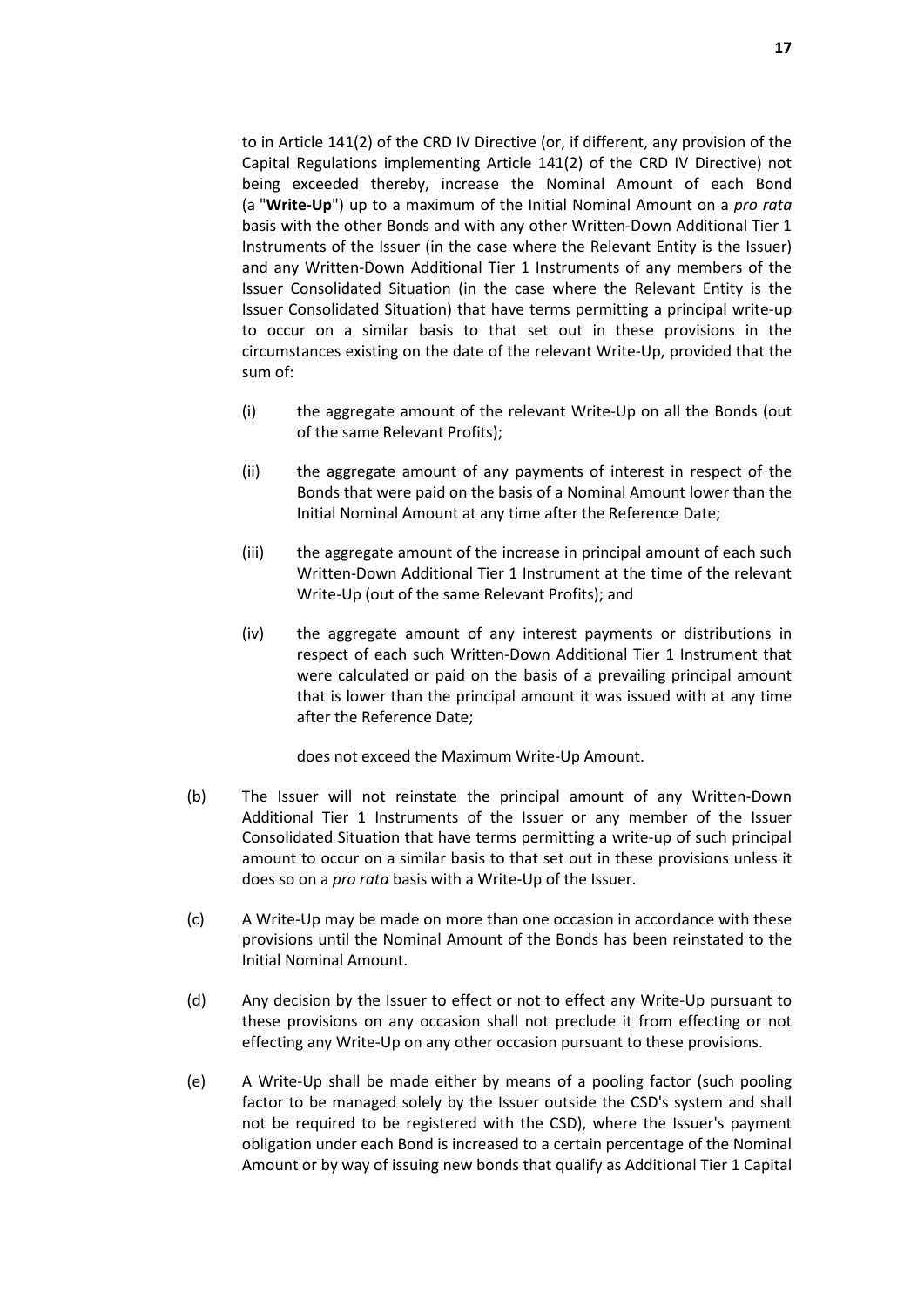of the Issuer to the relevant Bondholders or by other means acceptable by the CSD. Any such new bond issuance shall specify the relevant details of the manner in which such new bond issuance shall take effect and where the Bondholders can obtain copies of the new terms and conditions of the new bonds. Such new bonds shall be issued without any cost or charge to the Bondholders.

- (f) A Write-Up by means of a pooling factor (to be managed solely by the Issuer in accordance with paragraph (e) above) or by way of new bond issue may be made on one or more occasions in accordance with this Clause 10.4 until the Total Nominal Amount of the Bonds has been reinstated to the original Total Nominal Amount (save in the event of occurrence of another Write-Down).
- (g) A Write-Up in accordance with this Clause 10.4 shall be made taking into account any preceding or imminent reinstatement of corresponding or similar loss absorbing instruments issued by the Issuer, including but not limited to Additional Tier 1 Capital instruments (other than the Bonds).
- (h) For the avoidance of doubt, at no time may the reinstated Total Nominal Amount, by way of an increase with a pooling factor or new issuance of bonds in accordance with this Clause 10.4, exceed the original Total Nominal Amount of the Bonds (if issued in full), being SEK 200,000,000.
- (i) If the Issuer decides to Write-Up the Bonds pursuant to this Clause 10.4, a notice (a "**Write-Up Notice**") of such Write-Up shall be given to the Bondholders and to the Agent specifying the amount of any Write-Up (as a percentage of the Initial Nominal Amount of a Bond that results in a *pro rata* increase in the Nominal Amount of each Bond) and the date on which such Write-Up shall take effect. Such Write-Up Notice shall be given at least five (5) Business Days prior to the date on which the relevant Write-Up is to become effective.
- (j) The Issuer may not effect a Write-Up in respect of the Bonds:
	- (i) if a Trigger Event has occurred and is continuing; or
	- (ii) in circumstances where such Write-Up, together with the *pro rata* reinstatement of the principal amount of any Written-Down Additional Tier 1 Instruments of the Issuer or any member of the Issuer Consolidated Situation, as the case may be, would cause a Trigger Event to occur.

# **11. Redemption, Re-purchase, Substitution and Adjustments of the Bonds**

### **11.1 Perpetual Bonds**

The Bonds constitute perpetual obligations of the Issuer and have no fixed date for redemption. The Issuer may only redeem the Bonds at its discretion in the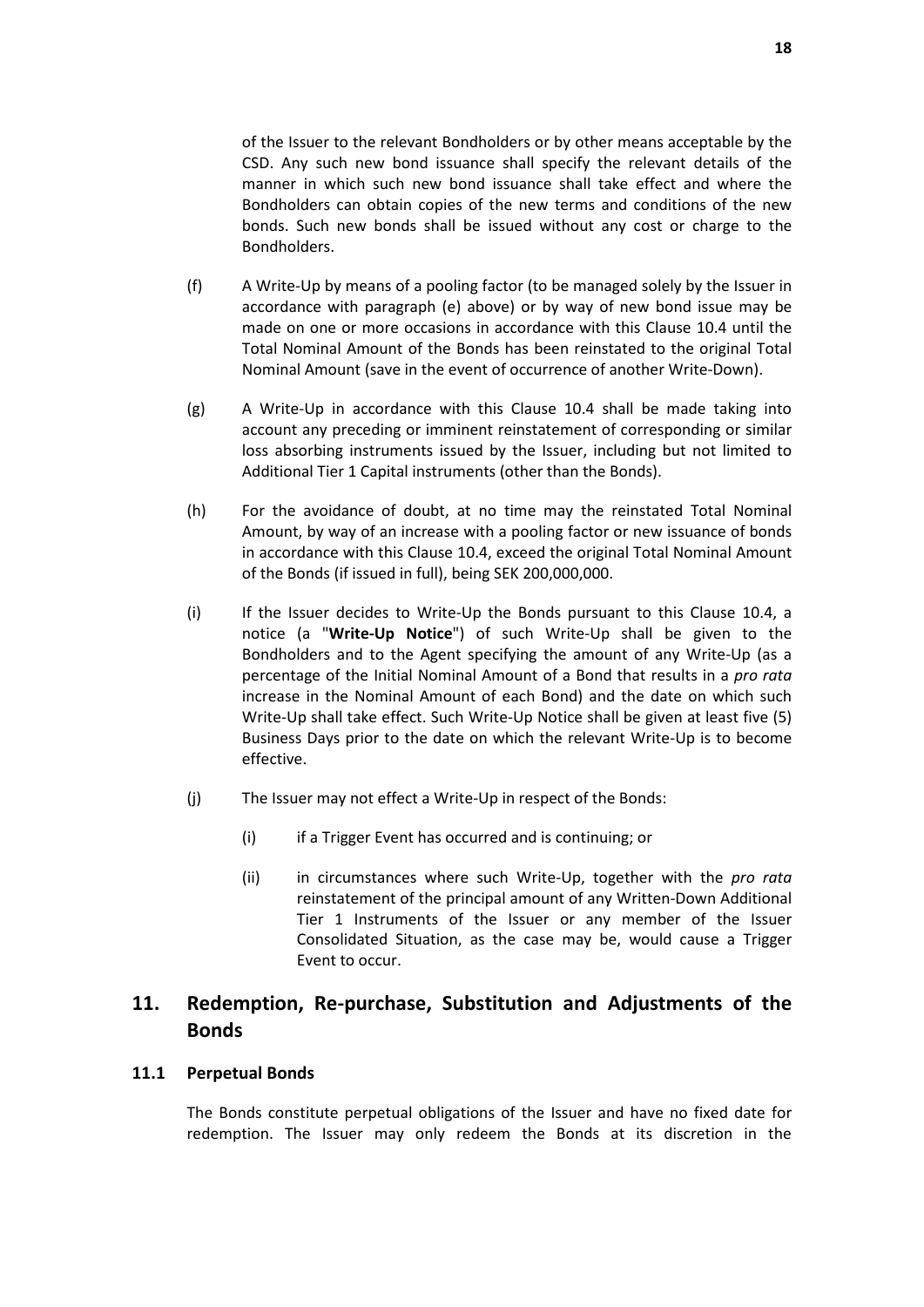circumstances described herein. The Bonds are not redeemable at the option of the Bondholders at any time.

### **11.2 Early redemption at the option of the Issuer**

Subject to Clause 11.8 (*Permission from the Swedish FSA*) and giving notice in accordance with Clause 11.9 (*Notice of early redemption*), the Issuer may redeem all (but not some only) outstanding Bonds on (i) the First Call Date or (ii) any Interest Payment Date falling after the First Call Date.

### **11.3 Issuer's purchase of Bonds**

Subject to Clause 11.8 (*Permission from the Swedish FSA*) and applicable law, a Group Company, or other company forming part of the Issuer Consolidated Situation, may at any time on or following the First Call Date and at any price purchase Bonds on the market or in any other way. Bonds held by such company may at its discretion be retained, sold or cancelled.

### **11.4 Early redemption upon the occurrence of a Capital Event**

If a Capital Event occurs prior to the First Call Date, the Issuer may, at its option, but subject to Clause 11.8 (*Permission from the Swedish FSA*) and giving notice in accordance with Clause 11.9 (*Notice of early redemption*), redeem all (but not some only) outstanding Bonds on any Interest Payment Date.

#### **11.5 Early redemption upon the occurrence of a Tax Event**

If a Tax Event occurs prior to the First Call Date, the Issuer may, at its option, but subject to Clause 11.8 (*Permission from the Swedish FSA*) and giving notice in accordance with Clause 11.9 (*Notice of early redemption*), redeem all (but not some only) outstanding Bonds on any Interest Payment Date.

#### **11.6 Early redemption amount**

The Bonds shall be redeemed at a price per Bond equal to the Nominal Amount together with accrued but unpaid Interest.

#### **11.7 Substitution and adjustment**

- (a) If a Tax Event or a Capital Event has occurred and is continuing, and subject to having given no less than thirty (30) nor more than sixty (60) days' notice to the Bondholders and the Agent in accordance with Clause 23 (*Notices*), the Issuer may, subject to Clause 11.8 (*Permission from the Swedish FSA*) and to the extent permitted by law and the applicable rules of the CSD, substitute all (but not some only) of the Bonds or adjust the terms of all (but not some only) of the Bonds, without any requirement for the consent or approval of the Bondholders, so that they become or remain Qualifying Capital Bonds.
- (b) Any such notice shall specify the relevant details of the manner in which such substitution or variation shall take effect and where the Bondholders can inspect or obtain copies of the new terms and conditions of the Qualifying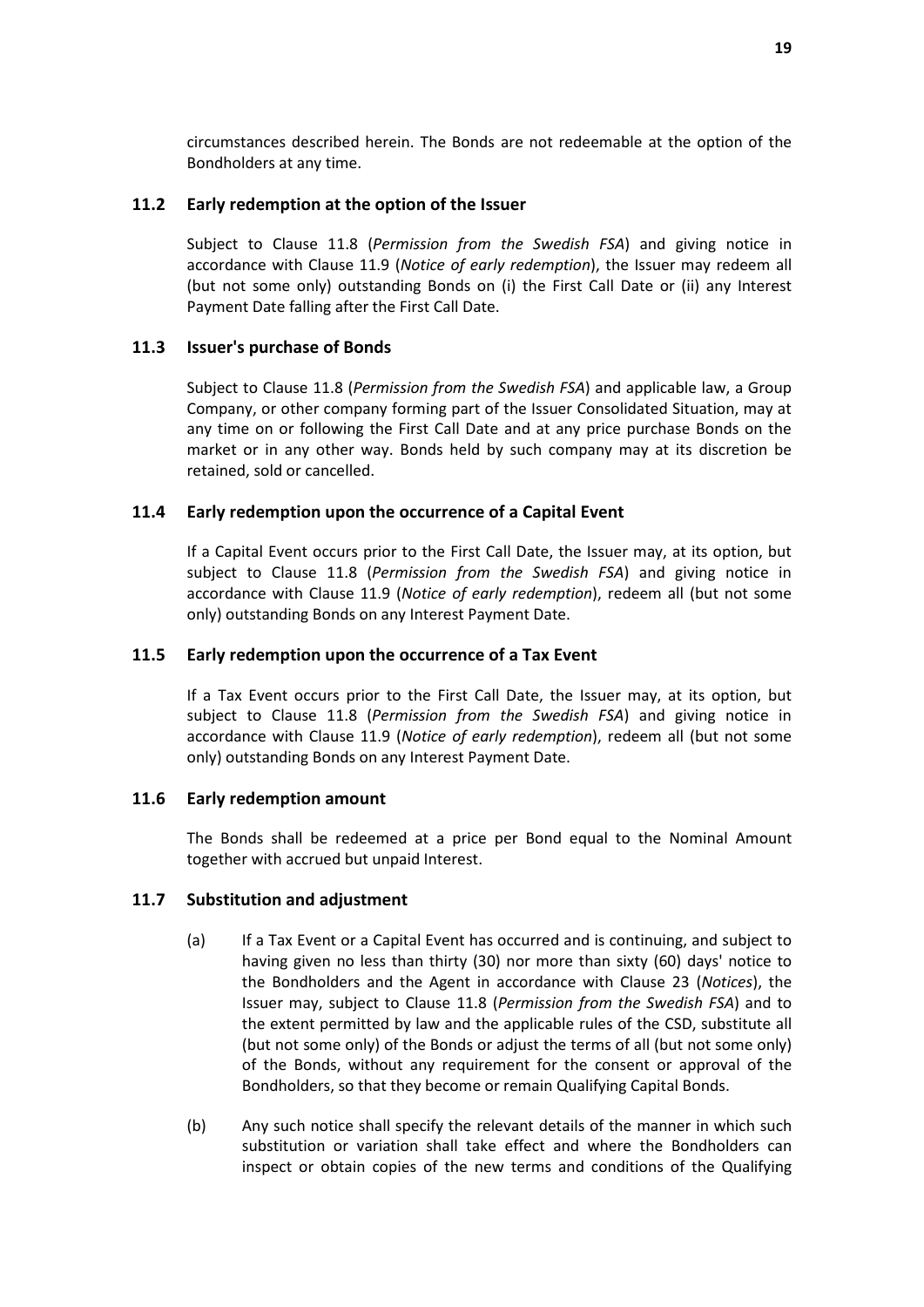Capital Bonds. Such substitution or adjustment will be effected without any cost or charge to the Bondholders.

### **11.8 Permission from the Swedish FSA**

The Issuer may not redeem, purchase, substitute or adjust, as contemplated by this Clause 11, any outstanding Bonds without in each case having obtained the prior written permission from the Swedish FSA and in accordance with the Applicable Banking Regulation.

### **11.9 Notice of early redemption**

- (a) Any redemption in accordance with Clauses 11.2 (*Early redemption at the option of the Issuer*), 11.4 (*Early redemption upon the occurrence of a Capital Event*) and 11.5 (*Early redemption upon the occurrence of a Tax Event*) shall be made by giving not less than twenty (20) nor more than sixty (60) Business Days' notice to the Bondholders and the Agent in accordance with Clause 23 (*Notices*). Any such notice is irrevocable and, upon expiry of such notice, the Issuer is bound to redeem the Bonds at the applicable amounts specified above in Clause 11.6 (*Early redemption amount*).
- (b) Notwithstanding paragraph (a) above,
	- (i) if a Trigger Event is outstanding, no notice of redemption may be given until the Trigger Event has been cured; and
	- (ii) if a Trigger Event occurs following a notice being given in accordance with paragraph (a) above but prior to the relevant redemption of the Bonds, such notice shall be of no force and effect and Clause 10.1 (*Write-Down upon a Trigger Event*) shall apply, and, for the avoidance of doubt, no redemption shall occur.

### **12. Information to Bondholders**

#### **12.1 Information from the Issuer**

- (a) The Issuer will make the following information available to the Bondholders by way of press release and by publication on the website of the Issuer:
	- (i) as soon as the same become available, but in any event within four (4) months after the end of each financial year, its audited consolidated financial statements for that financial year prepared in accordance with the Accounting Principles including a profit and loss account, a balance sheet, a cash flow statement and management commentary or report from the Issuer's board of directors
	- (ii) as soon as the same become available, but in any event within two (2) months after the end of each quarter of its financial year, its unaudited consolidated financial statements or the year-end report (*bokslutskommuniké*) (as applicable) for such period prepared in accordance with the Accounting Principles including a profit and loss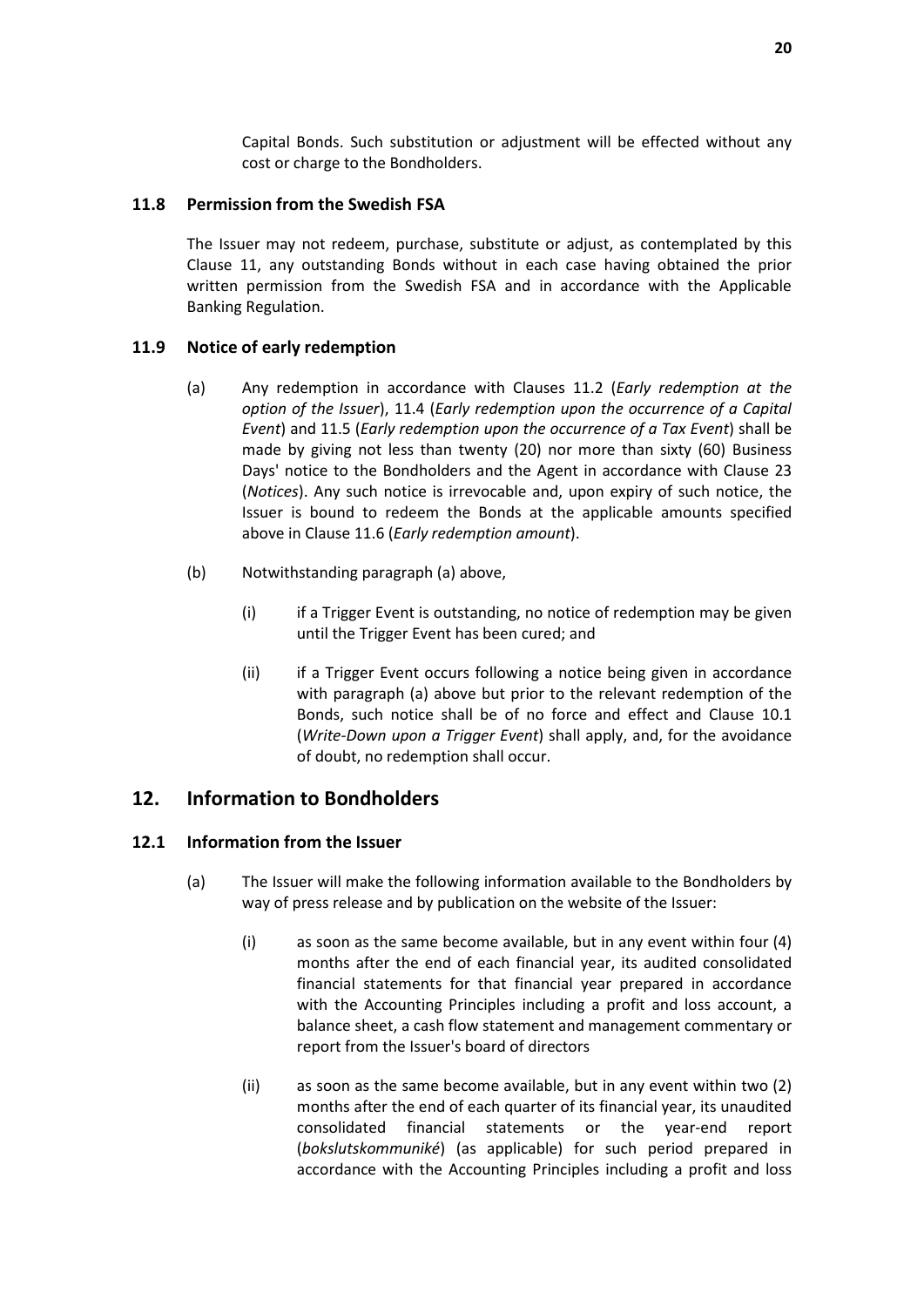account, a balance sheet, a cash flow statement and management commentary or report from the Issuer's board of directors;

- (iii) as soon as the same become available, but in any event within two (2) months after the end of each quarter of its financial year, a report on regulatory capital for the Issuer and the Issuer Consolidated Situation including the CET1 ratios of the Issuer and the Issuer Consolidated Situation; and
- (iv) any other information required by the Swedish Securities Markets Act (*lag (2007:582) om värdepappersmarknaden*) and the rules and regulations of the Regulated Market on which the Bonds are admitted to trading.

### **12.2 Information from the Agent**

Subject to the restrictions of any applicable law or regulation, the Agent is entitled to disclose to the Bondholders any event or circumstance directly or indirectly relating to the Issuer or the Bonds. Notwithstanding the foregoing, the Agent may if it considers it to be beneficial to the interests of the Bondholders delay disclosure or refrain from disclosing certain information.

#### **12.3 Publication of Finance Documents**

- (a) The latest version of these Terms and Conditions (including any document amending these Terms and Conditions) shall be available on the websites of the Issuer and the Agent.
- (b) The latest versions of the Finance Documents shall be available to the Bondholders at the office of the Agent during normal business hours.

# **13. Acceleration of the Bonds**

- (a) Neither a Bondholder or the Agent have a right to accelerate the Bonds or otherwise request prepayment or redemption of the principal amount of the Bonds, except in the event of liquidation (*Sw. likvidation*) or bankruptcy (*Sw. konkurs*) of the Issuer (an "**Acceleration Event**").
- (b) If an Acceleration Event has occurred, the Agent is, following the instructions of the Bondholders, authorised to:
	- (i) by notice to the Issuer, declare all, but not only some, of the Bonds due for payment together with any other amounts payable under the Finance Documents, immediately or at such later date as the Agent determines; and
	- (ii) exercise any or all of its rights, remedies, powers and discretions under the Finance Documents.
- (c) The Issuer shall as soon as possible notify the Agent of the occurrence an Acceleration Event and the Agent shall notify the Bondholders of an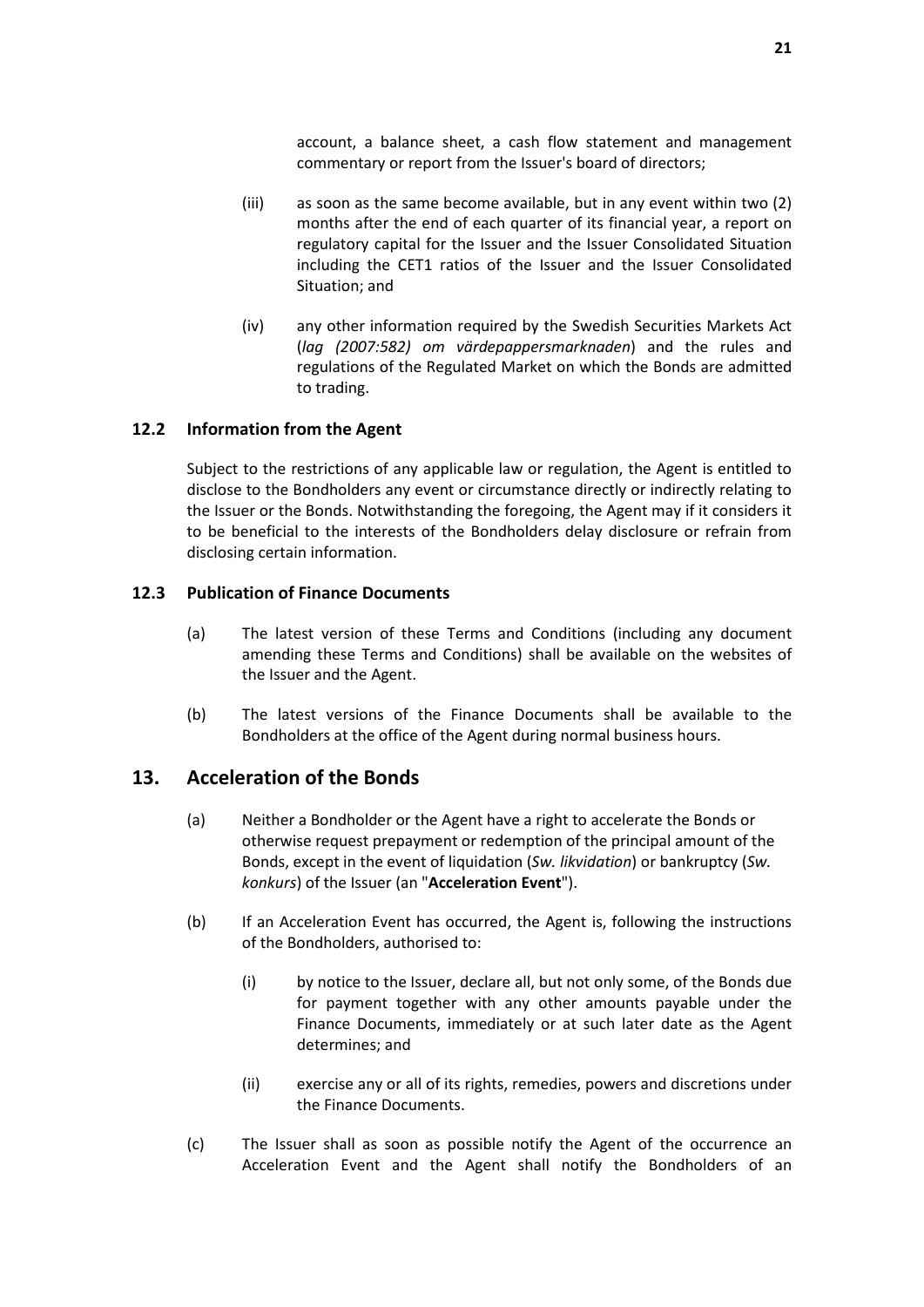Acceleration Event as soon as possible when the Agent received actual knowledge of the Acceleration Event.

- (d) In the event of an acceleration of the Bonds upon an Acceleration Event, the Issuer shall redeem all Bonds at an amount equal to 100 per cent. of the Nominal Amount together with accrued and unpaid interest.
- (e) No payments will be made to the Bondholders before all amounts due, but unpaid, to all other creditors of the Issuer ranking ahead of the Bondholders as described in Clause 2 (*Status of the Bonds*) have been paid by the Issuer, as ascertained by the judicial liquidator (Sw. *likvidator*) or bankruptcy administrator (*Sw. konkursförvaraltare*).

# **14. Distribution of proceeds**

- (a) All payments by the Issuer relating to the Bonds and the Finance Documents following an acceleration of the Bonds in accordance with Clause 13 (*Acceleration of the Bonds*) shall be distributed in the following order of priority, in accordance with the instructions of the Agent:
	- (i) first, in or towards payment pro rata of (i) all unpaid fees, costs, expenses and indemnities payable by the Issuer to the Agent in accordance with the Agency Agreement (other than any indemnity given for liability against the Bondholders), (ii) other costs, expenses and indemnities relating to the acceleration of the Bonds or the protection of the Bondholders' rights as may have been incurred by the Agent, (iii) any costs incurred by the Agent for external experts that have not been reimbursed by the Issuer in accordance with Clause 19.2(g), and (iv) any costs and expenses incurred by the Agent in relation to a Bondholders' Meeting or a Written Procedure that have not been reimbursed by the Issuer in accordance with Clause 19.1(d);
	- (ii) secondly, in or towards payment pro rata of accrued but unpaid Interest under the Bonds (Interest due on an earlier Interest Payment Date to be paid before any Interest due on a later Interest Payment Date);
	- (iii) thirdly, in or towards payment pro rata of any unpaid principal under the Bonds; and
	- (iv) fourthly, in or towards payment pro rata of any other costs or outstanding amounts unpaid under the Finance Documents.
- (b) If a Bondholder or another party has paid any fees, costs, expenses or indemnities referred to in Clause 14(a)(i), such Bondholder or other party shall be entitled to reimbursement by way of a corresponding distribution in accordance with Clause 14(a)(i).
- (c) Funds that the Agent receives (directly or indirectly) in connection with the acceleration of the Bonds constitute escrow funds (Sw. *redovisningsmedel*) and must be held on a separate interest-bearing account on behalf of the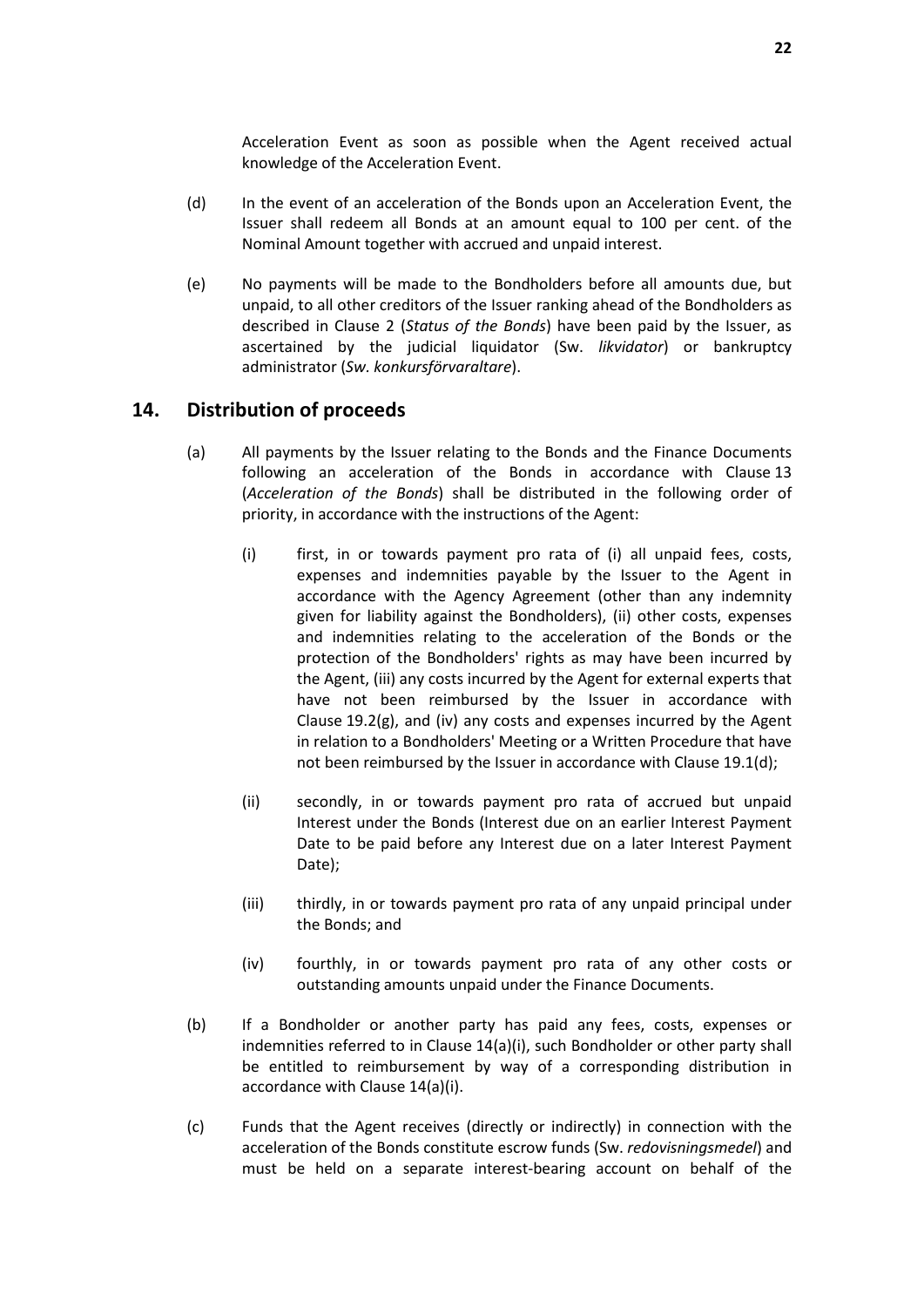Bondholders and the other interested parties. The Agent shall arrange for payments of such funds in accordance with this Clause 14 as soon as reasonably practicable.

(d) If the Issuer or the Agent shall make any payment under this Clause 14, the Issuer or the Agent, as applicable, shall notify the Bondholders of any such payment at least fifteen (15) Business Days before the payment is made. Such notice shall specify the Record Date, the payment date and the amount to be paid.

# **15. Amendments and Waivers**

- (a) Where the Issuer and the Agent (acting on behalf of the Bondholders) have agreed to amend the Finance Documents or waive any provision in a Finance Document, such amendment or waiver of the Finance Documents may be made provided that:
	- (i) such amendment or waiver is not detrimental to the interest of the Bondholders, or is made solely for the purpose of rectifying obvious errors and mistakes;
	- (ii) such amendment or waiver is required by applicable law, a court ruling or a decision by a relevant authority; or
	- (iii) such amendment or waiver has been duly approved by the Bondholders in accordance with Clause 16 (*Decisions by Bondholders*).
- (b) The consent of the Bondholders is not necessary to approve the particular form of any amendment to the Finance Documents. It is sufficient if such consent approves the substance of the amendment.
- (c) The Agent shall promptly notify the Bondholders of any amendments or waivers made in accordance with Clause 15(a), setting out the date from which the amendment or waiver will be effective, and ensure that any amendments to the Finance Documents are published in the manner stipulated in Clause 12.3 (*Publication of Finance Documents*). The Issuer shall ensure that any amendments to the Finance Documents are duly registered with the CSD and each other relevant organisation or authority.
- (d) An amendment to the Finance Documents shall take effect on the date determined by the Bondholders Meeting, in the Written Procedure or by the Agent, as the case may be.

### **16. Decisions by Bondholders**

- (a) Any decision by the Bondholders on a matter relating to the Finance Documents shall (at the option of the Agent) be dealt with at a Bondholders' Meeting or by way of a Written Procedure.
- (b) Any request from the Issuer or a Bondholder (or Bondholders) representing at least ten (10) per cent. of the Adjusted Nominal Amount (such request may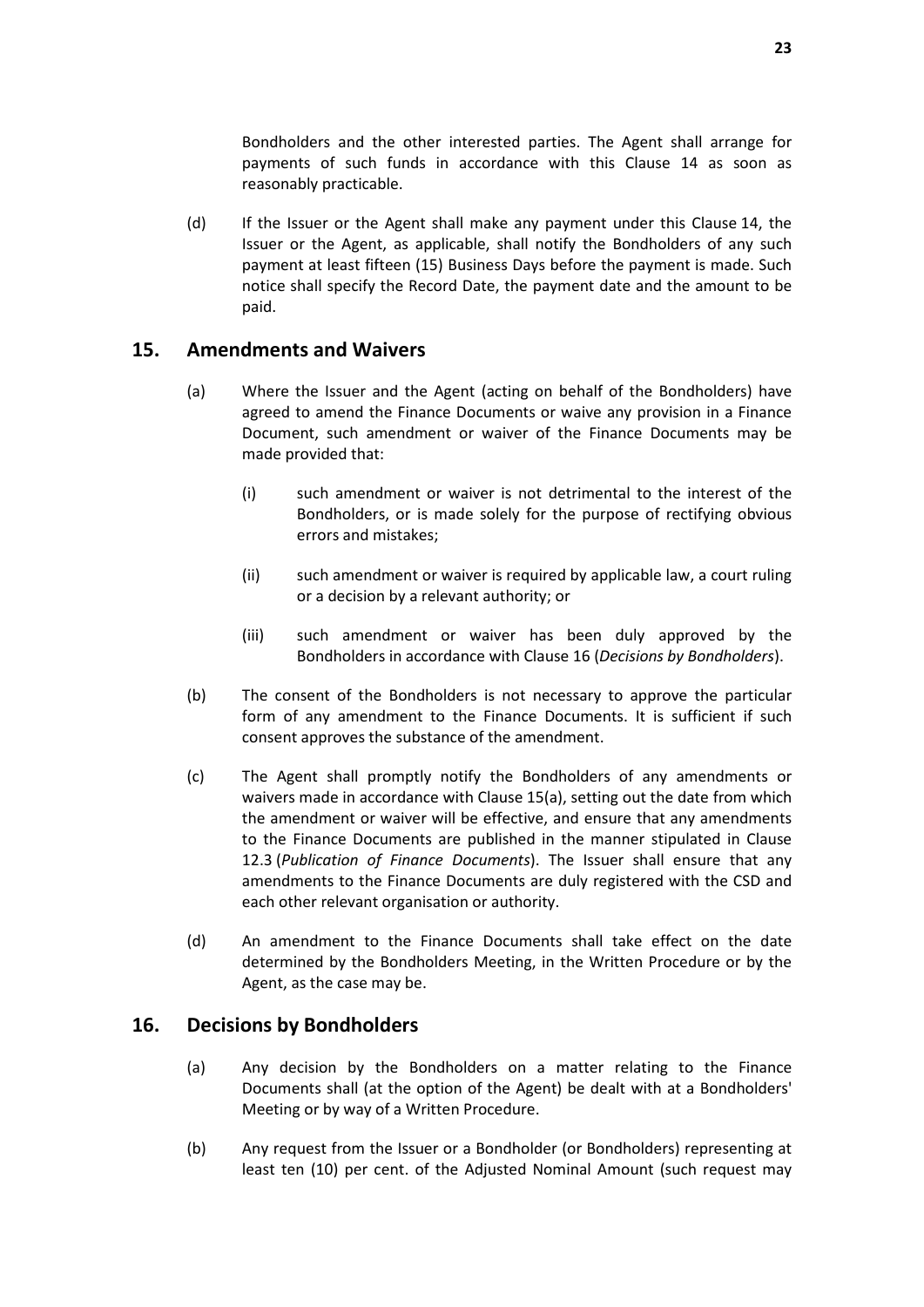only be validly made by a person who is a Bondholder on the Business Day immediately following the day on which the request is received by the Agent and shall, if made by several Bondholders, be made by them jointly) for a decision by the Bondholders on a matter relating to the Finance Documents shall be directed to the Agent and dealt with at a Bondholders' Meeting or by way a Written Procedure, as determined by the Agent. The person requesting the decision may suggest the form for decision making, but if it is in the Agent's opinion more appropriate that a matter is dealt with at a Bondholders' Meeting than by way of a Written Procedure, it shall be dealt with at a Bondholders' Meeting.

- (c) The Agent may refrain from convening a Bondholders' Meeting or instigating a Written Procedure if (i) the suggested decision must be approved by any person in addition to the Bondholders and such person has informed the Agent that an approval will not be given, or (ii) the suggested decision is not in accordance with applicable laws.
- (d) Only a person who is, or who has been provided with a power of attorney pursuant to Clause 6 (*Right to Act on Behalf of a Bondholder*) from a person who is, registered as a Bondholder:
	- (i) on the Record Date prior to the date of the Bondholders' Meeting, in respect of a Bondholders' Meeting, or
	- (ii) on the Business Day specified in the communication pursuant to Clause 18(c), in respect of a Written Procedure,

may exercise voting rights as a Bondholder at such Bondholders' Meeting or in such Written Procedure, provided that the relevant Bonds are included in the definition of Adjusted Nominal Amount.

- (e) The following matters shall require the consent of Bondholders representing at least  $66<sup>2</sup>/3$  per cent. of the Bonds represented at a Bondholders' Meeting or for which Bondholders reply in a Written Procedure in accordance with the instructions given pursuant to Clause 18(c):
	- (i) a change to the terms of any of Clauses  $2(a)$ ,  $2(d)$  and  $2(i)$ ;
	- (ii) a change to the terms for the distribution of proceeds set out in Clause 14 (*Distribution of proceeds*);
	- (iii) a change to the terms dealing with the requirements for Bondholders' consent set out in this Clause 16;
	- (iv) a change to the Interest Rate or the Nominal Amount; and
	- (v) early redemption of the Bonds, other than upon an acceleration of the Bonds pursuant to Clause 13 (*Acceleration of the Bonds*) or as otherwise permitted or required by these Terms and Conditions.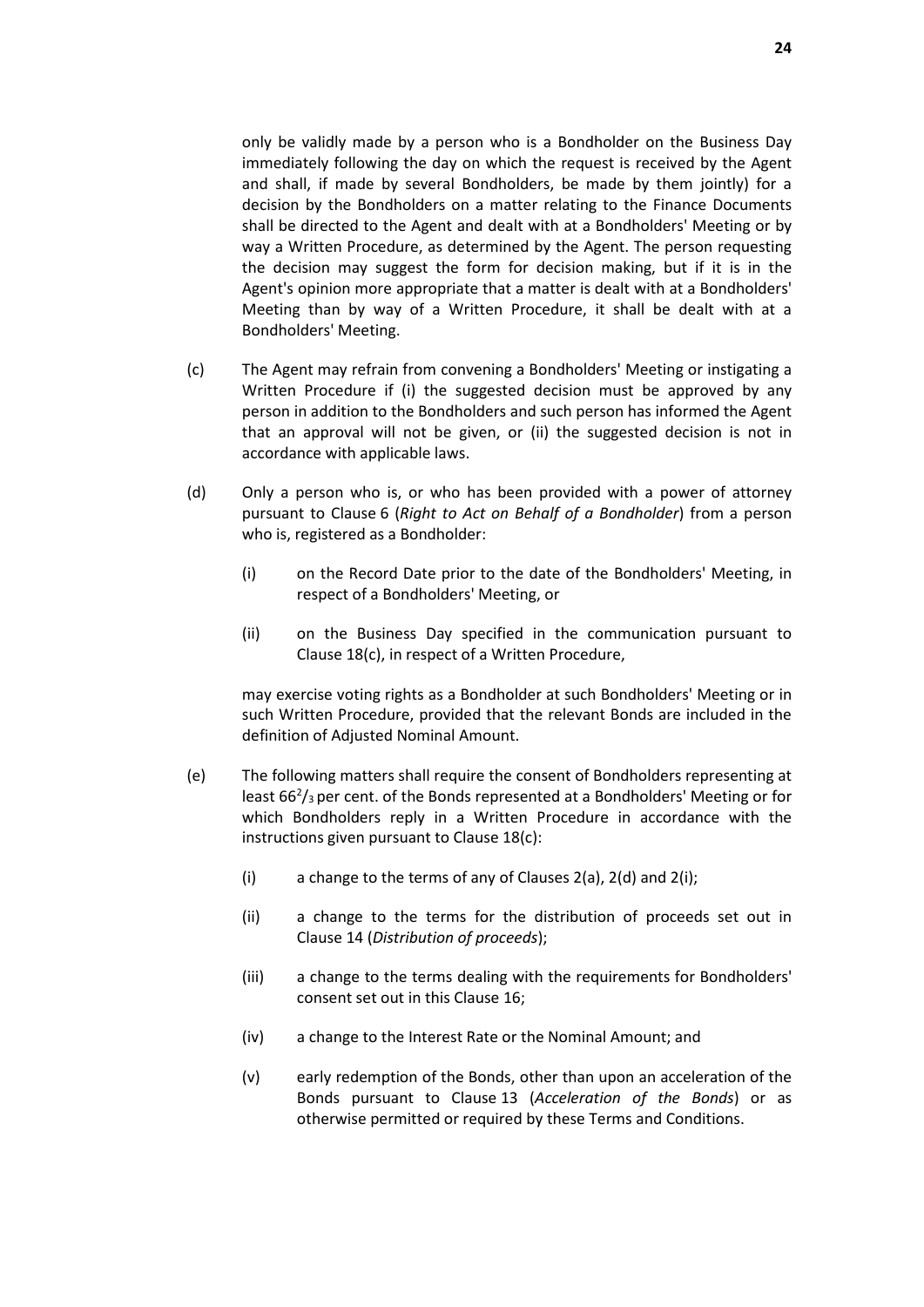- (f) Any matter not covered by Clause 16(e) shall require the consent of Bondholders representing more than fifty (50) per cent. of the Adjusted Nominal Amount for which Bondholders are voting at a Bondholders' Meeting or for which Bondholders reply in a Written Procedure in accordance with the instructions given pursuant to Clause 18(c). This includes, but is not limited to, any amendment to, or waiver of, the terms of any Finance Document that does not require a higher majority (other than an amendment permitted pursuant to Clause 15(a)(i) or 15(a)(ii)).
- (g) Quorum at a Bondholders' Meeting or in respect of a Written Procedure only exists if a Bondholder (or Bondholders) representing at least twenty (20) per cent. of the Adjusted Nominal Amount:
	- (i) if at a Bondholders' Meeting, attend the meeting in person or by telephone conference (or appear through duly authorised representatives); or
	- (ii) if in respect of a Written Procedure, reply to the request.
- (h) If a quorum does not exist at a Bondholders' Meeting or in respect of a Written Procedure, the Agent or the Issuer shall convene a second Bondholders' Meeting (in accordance with Clause 17(a)) or initiate a second Written Procedure (in accordance with Clause 18(a)), as the case may be, provided that the relevant proposal has not been withdrawn by the person(s) who initiated the procedure for Bondholders' consent. The quorum requirement in Clause 16(g) shall not apply to such second Bondholders' Meeting or Written Procedure.
- (i) Any decision which extends or increases the obligations of the Issuer or the Agent, or limits, reduces or extinguishes the rights or benefits of the Issuer or the Agent, under the Finance Documents shall be subject to the Issuer's or the Agent's consent, as applicable.
- (j) A Bondholder holding more than one Bond need not use all its votes or cast all the votes to which it is entitled in the same way and may in its discretion use or cast some of its votes only.
- (k) If any matter decided in accordance with this Clause 16 would require permission from the Swedish FSA, such permission shall be sought by the Issuer.
- (l) The Issuer may not, directly or indirectly, pay or cause to be paid any consideration to or for the benefit of any Bondholder for or as inducement to any consent under these Terms and Conditions, unless such consideration is offered to all Bondholders that consent at the relevant Bondholders' Meeting or in a Written Procedure within the time period stipulated for the consideration to be payable or the time period for replies in the Written Procedure, as the case may be.
- (m) A matter decided at a duly convened and held Bondholders' Meeting or by way of Written Procedure is binding on all Bondholders, irrespective of them being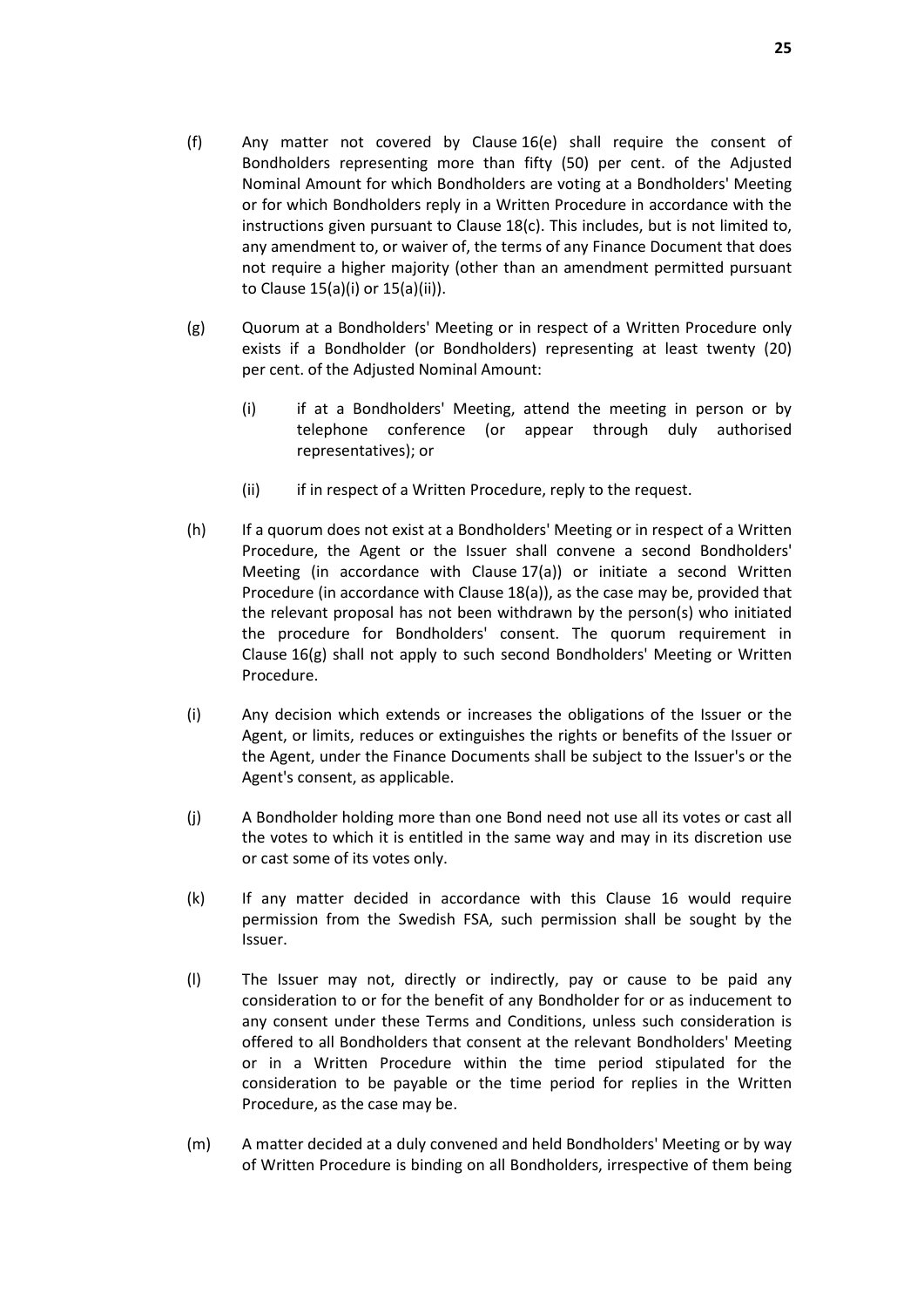present or represented at the Bondholders' Meeting or responding in the Written Procedure. The Bondholders that have not adopted or voted for a decision shall not be liable for any damages that this may cause other Bondholders.

- (n) All costs and expenses incurred by the Issuer or the Agent for the purpose of convening a Bondholders' Meeting or for the purpose of carrying out a Written Procedure, including reasonable fees to the Agent, shall be paid by the Issuer.
- (o) If a decision shall be taken by the Bondholders on a matter relating to the Finance Documents, the Issuer shall promptly at the request of the Agent provide the Agent with a certificate specifying the number of Bonds owned by Group Companies, irrespective of whether such person is directly registered as owner of such Bonds. The Agent shall not be responsible for the accuracy of such certificate or otherwise be responsible to determine whether a Bond is owned by a Group Company.
- (p) Information about decisions taken at a Bondholders' Meeting or by way of a Written Procedure shall promptly be sent by notice to the Bondholders and published on the websites of the Issuer and the Agent, provided that a failure to do so shall not invalidate any decision made or voting result achieved. The minutes from the relevant Bondholders' Meeting or Written Procedure shall at the request of a Bondholder be sent to it by the Issuer or the Agent, as applicable.

# **17. Bondholders' Meeting**

- (a) The Agent shall convene a Bondholders' Meeting by sending a notice thereof to each Bondholder no later than five (5) Business Days after receipt of a request from the Issuer or the Bondholder(s) (or such later date as may be necessary for technical or administrative reasons).
- (b) Should the Issuer want to replace the Agent, it may convene a Bondholders' Meeting in accordance with Clause 17(a) with a copy to the Agent. After a request from the Bondholders pursuant to Clause 19.4(c), the Issuer shall no later than five (5) Business Days after receipt of such request (or such later date as may be necessary for technical or administrative reasons) convene a Bondholders' Meeting in accordance with Clause 17(a).
- (c) The notice pursuant to Clause 17(a) shall include (i) time for the meeting, (ii) place for the meeting, (iii) agenda for the meeting (including each request for a decision by the Bondholders) and (iv) a form of power of attorney. Only matters that have been included in the notice may be resolved upon at the Bondholders' Meeting. Should prior notification by the Bondholders be required in order to attend the Bondholders' Meeting, such requirement shall be included in the notice.
- (d) The Bondholders' Meeting shall be held no earlier than ten (10) Business Days and no later than twenty (20) Business Days from the notice.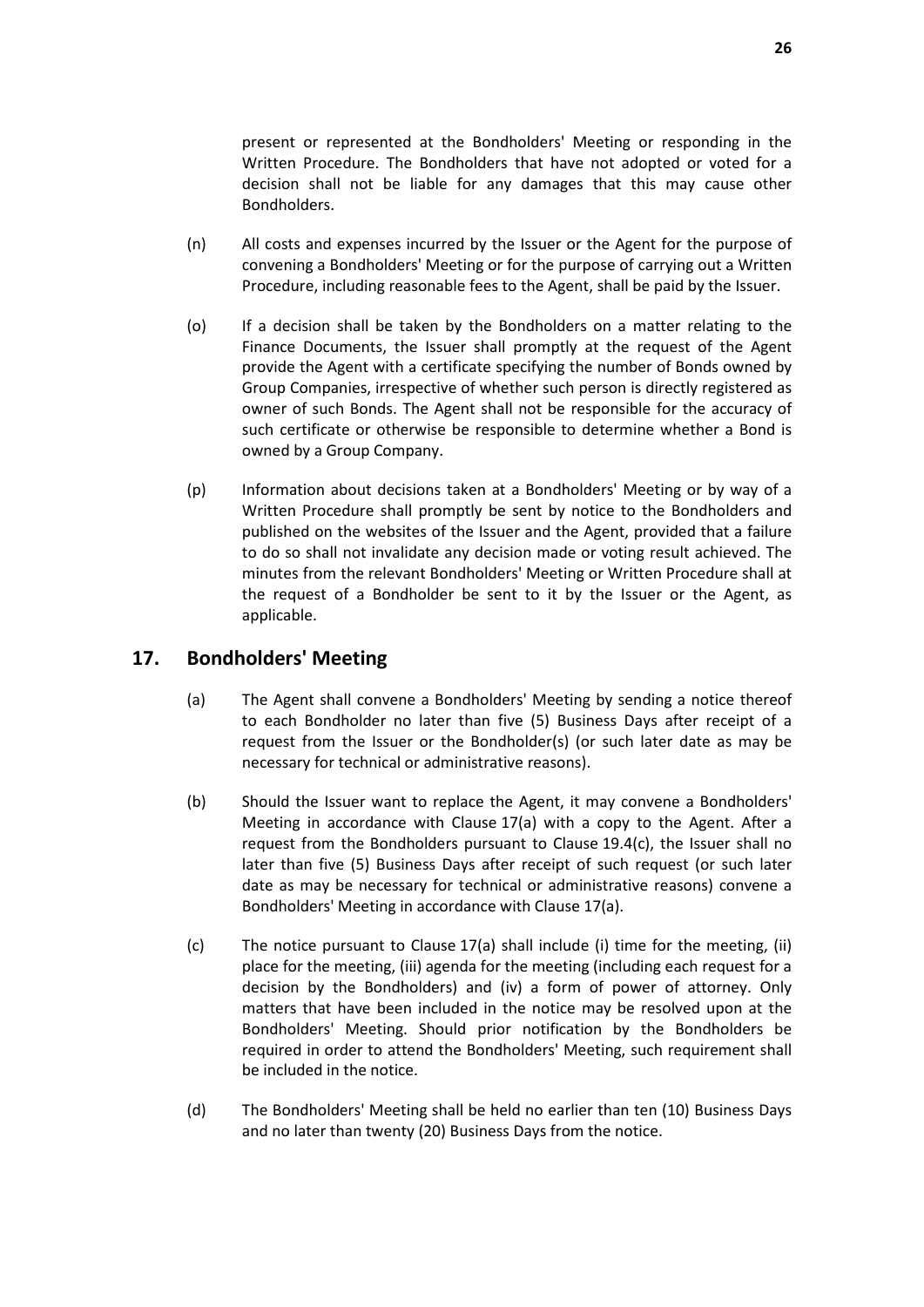(e) Without amending or varying these Terms and Conditions, the Agent may prescribe such further regulations regarding the convening and holding of a Bondholders' Meeting as the Agent may deem appropriate. Such regulations may include a possibility for Bondholders to vote without attending the meeting in person.

# **18. Written Procedure**

- (a) The Agent shall instigate a Written Procedure no later than five (5) Business Days after receipt of a request from the Issuer or the Bondholder(s) (or such later date as may be necessary for technical or administrative reasons) by sending a communication to each such person who is registered as a Bondholder on the Business Day prior to the date on which the communication is sent.
- (b) Should the Issuer want to replace the Agent, it may send a communication in accordance with Clause 18(a) to each Bondholder with a copy to the Agent.
- (c) A communication pursuant to Clause 18(a) shall include (i) each request for a decision by the Bondholders, (ii) a description of the reasons for each request, (iii) a specification of the Business Day on which a person must be registered as a Bondholder in order to be entitled to exercise voting rights, (iv) instructions and directions on where to receive a form for replying to the request (such form to include an option to vote yes or no for each request) as well as a form of power of attorney, and (v) the stipulated time period within which the Bondholder must reply to the request (such time period to last at least ten (10) Business Days from the communication pursuant to Clause 18(a)). If the voting shall be made electronically, instructions for such voting shall be included in the communication.
- (d) When the requisite majority consents of the total Adjusted Nominal Amount pursuant to Clauses 16(e) and 16(f) have been received in a Written Procedure, the relevant decision shall be deemed to be adopted pursuant to Clause 16(e) or 16(f), as the case may be, even if the time period for replies in the Written Procedure has not yet expired.

# **19. Appointment and Replacement of the Agent**

### **19.1 Appointment of Agent**

(a) By subscribing for Bonds, each initial Bondholder appoints the Agent to act as its agent in all matters relating to the Bonds and the Finance Documents, and authorises the Agent to act on its behalf (without first having to obtain its consent, unless such consent is specifically required by these Terms and Conditions) in any legal or arbitration proceedings relating to the Bonds held by such Bondholder, including any legal or arbitration proceeding relating to the perfection, preservation, protection or enforcement of the Transaction Security. By acquiring Bonds, each subsequent Bondholder confirms such appointment and authorisation for the Agent to act on its behalf.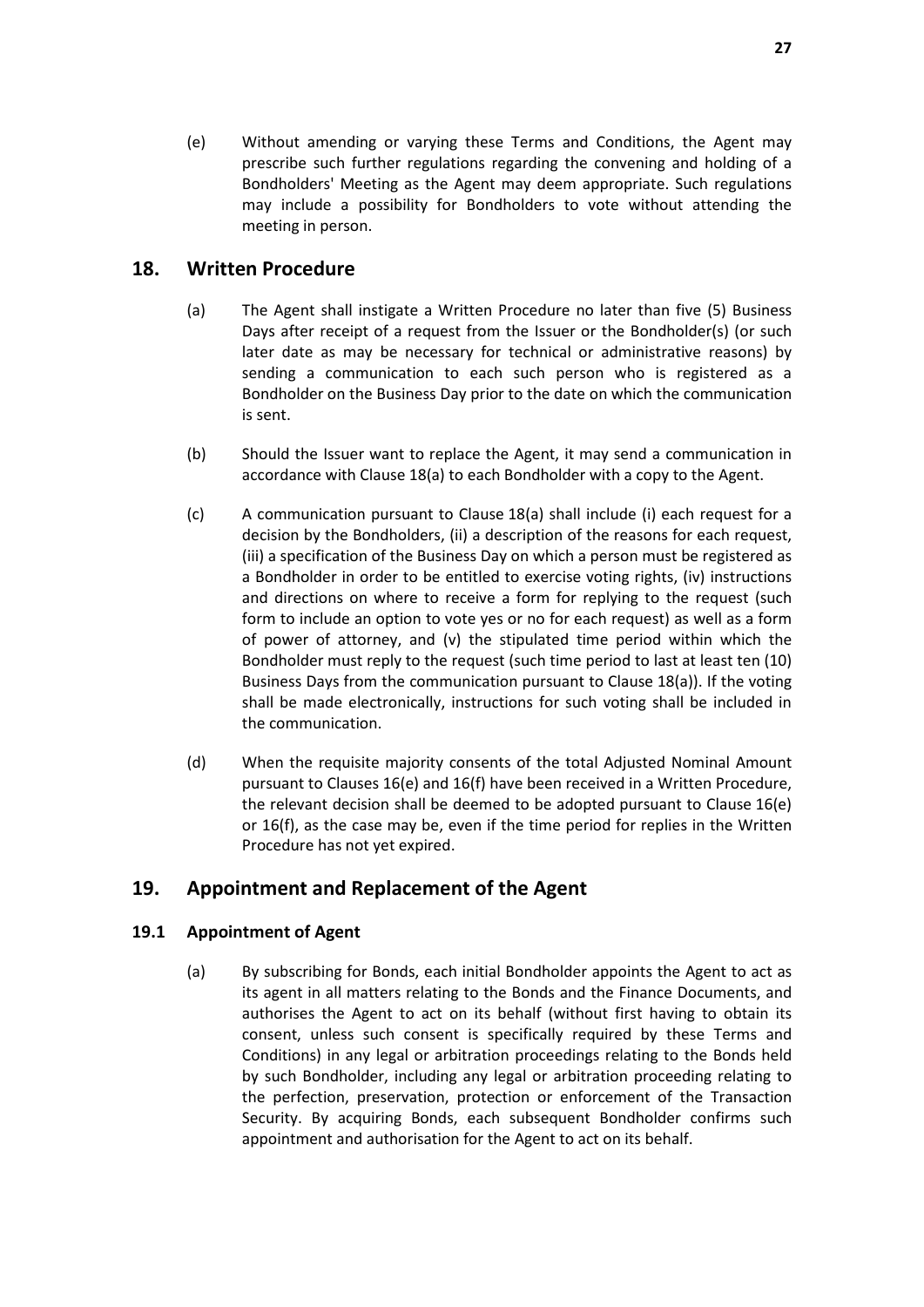- (b) Each Bondholder shall immediately upon request provide the Agent with any such documents, including a written power of attorney (in form and substance satisfactory to the Agent), that the Agent deems necessary for the purpose of exercising its rights and/or carrying out its duties under the Finance Documents. The Agent is under no obligation to represent a Bondholder which does not comply with such request.
- (c) The Issuer shall promptly upon request provide the Agent with any documents and other assistance (in form and substance satisfactory to the Agent), that the Agent deems necessary for the purpose of exercising its rights and/or carrying out its duties under the Finance Documents.
- (d) The Agent is entitled to fees for its work and to be indemnified for costs, losses and liabilities on the terms set out in the Finance Documents and the Agency Agreement and the Agent's obligations as Agent under the Finance Documents are conditioned upon the due payment of such fees and indemnifications.
- (e) The Agent may act as agent or trustee for several issues of securities issued by or relating to the Issuer and other Group Companies notwithstanding potential conflicts of interest.

### **19.2 Duties of the Agent**

- (a) The Agent shall represent the Bondholders in accordance with the Finance Documents**.**
- (b) When acting pursuant to the Finance Documents, the Agent is always acting with binding effect on behalf of the Bondholders. The Agent is never acting as an advisor to the Bondholders or the Issuer. Any advice or opinion from the Agent does not bind the Bondholders or the Issuer.
- (c) Other than as specifically set out in the Finance Documents, the Agent shall not be obliged to monitor (i) whether any Acceleration Event (ii) the performance, default or any breach by the Issuer or any other party of its obligations under the Finance Documents, or (iii) whether any other event specified in any Finance Document has occurred. Should the Agent not receive such information, the Agent is entitled to assume that no such event or circumstance exists or can be expected to occur, provided that the Agent does not have actual knowledge of such event or circumstance.
- (d) When acting in accordance with the Finance Documents, the Agent is always acting with binding effect on behalf of the Bondholders. The Agent shall carry out its duties under the Finance Documents in a reasonable, proficient and professional manner, with reasonable care and skill.
- (e) The Agent is entitled to delegate its duties to other professional parties, but the Agent shall remain liable for the actions of such parties under the Finance Documents.
- (f) The Agent shall treat all Bondholders equally and, when acting pursuant to the Finance Documents, act with regard only to the interests of the Bondholders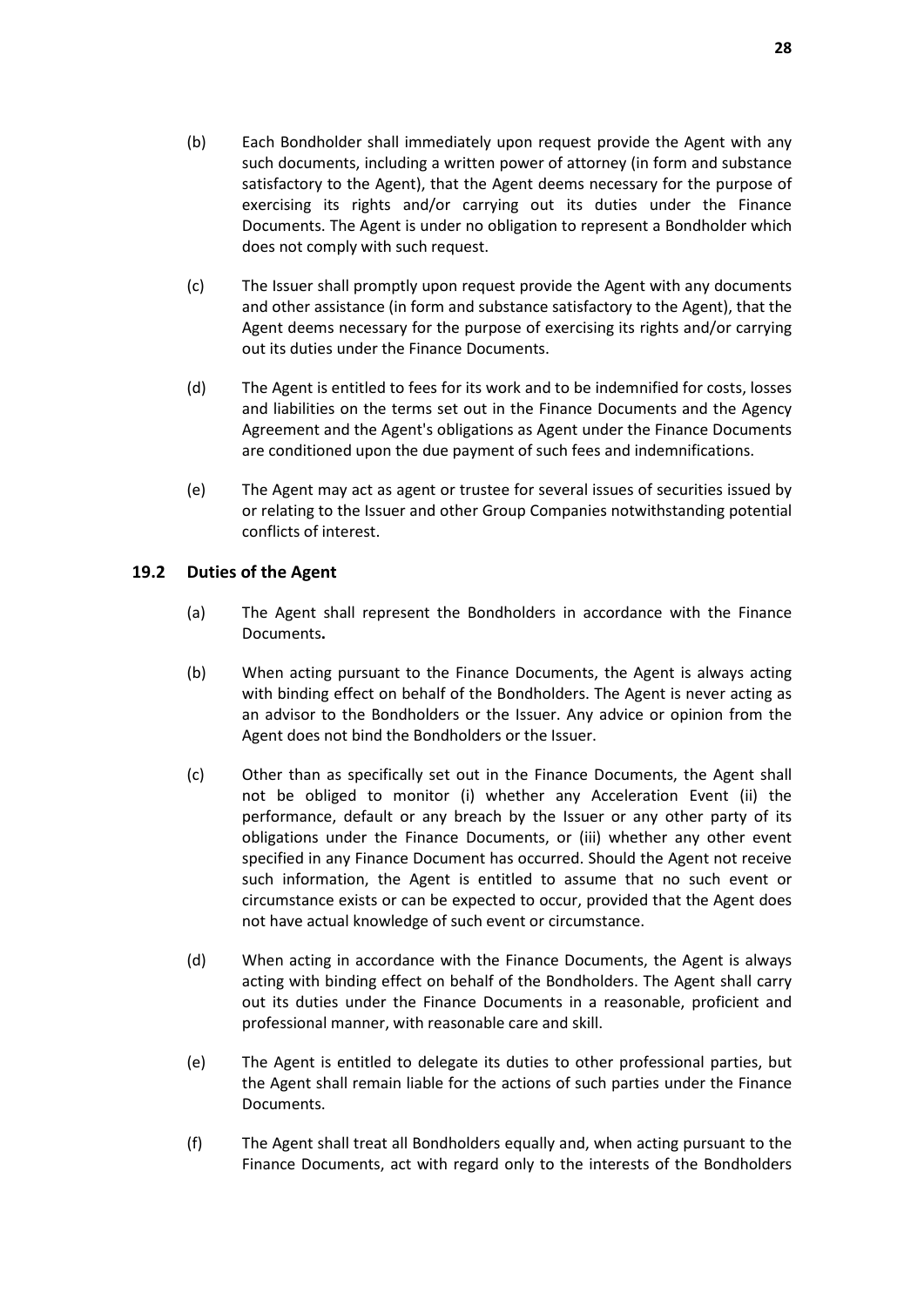and shall not be required to have regard to the interests or to act upon or comply with any direction or request of any other person, other than as explicitly stated in the Finance Documents.

- (g) The Agent is entitled to engage external experts when carrying out its duties under the Finance Documents. The Issuer shall on demand by the Agent pay all costs for external experts engaged after the occurrence of an Acceleration Event, or for the purpose of investigating or considering (i) an event which the Agent reasonably believes is or may lead to an Acceleration Event or (ii) a matter relating to the Issuer which the Agent reasonably believes may be detrimental to the interests of the Bondholders under the Finance Documents. Any compensation for damages or other recoveries received by the Agent from external experts engaged by it for the purpose of carrying out its duties under the Finance Documents shall be distributed in accordance with Clause 14 (*Distribution of proceeds*).
- (h) Notwithstanding any other provision of the Finance Documents to the contrary, the Agent is not obliged to do or omit to do anything if it would or might in its reasonable opinion constitute a breach of any law or regulation.
- (i) If in the Agent's reasonable opinion the cost, loss or liability which it may incur (including reasonable fees to the Agent) in complying with instructions of the Bondholders, or taking any action at its own initiative, will not be covered by the Issuer, the Agent may refrain from acting in accordance with such instructions, or taking such action, until it has received such indemnities (or adequate Security has been provided therefore) as it may reasonably require.
- (j) The Agent shall give a notice to the Bondholders (i) before it ceases to perform its obligations under the Finance Documents by reason of the non-payment by the Issuer of any fee or indemnity due to the Agent under the Finance Documents or the Agency Agreement or (ii) if it refrains from acting for any reason described in Clause 19.2(i).

#### **19.3 Limited liability for the Agent**

- (a) The Agent will not be liable to the Bondholders for damage or loss caused by any action taken or omitted by it under or in connection with any Finance Document, unless directly caused by its negligence or wilful misconduct. The Agent shall never be responsible for indirect or consequential loss.
- (b) The Agent shall not be considered to have acted negligently if it has acted in accordance with advice from or opinions of reputable external experts addressed to the Agent or if the Agent has acted with reasonable care in a situation when the Agent considers that it is detrimental to the interests of the Bondholders to delay the action in order to first obtain instructions from the Bondholders.
- (c) The Agent shall not be liable for any delay (or any related consequences) in crediting an account with an amount required pursuant to the Finance Documents to be paid by the Agent to the Bondholders, provided that the Agent has taken all necessary steps as soon as reasonably practicable to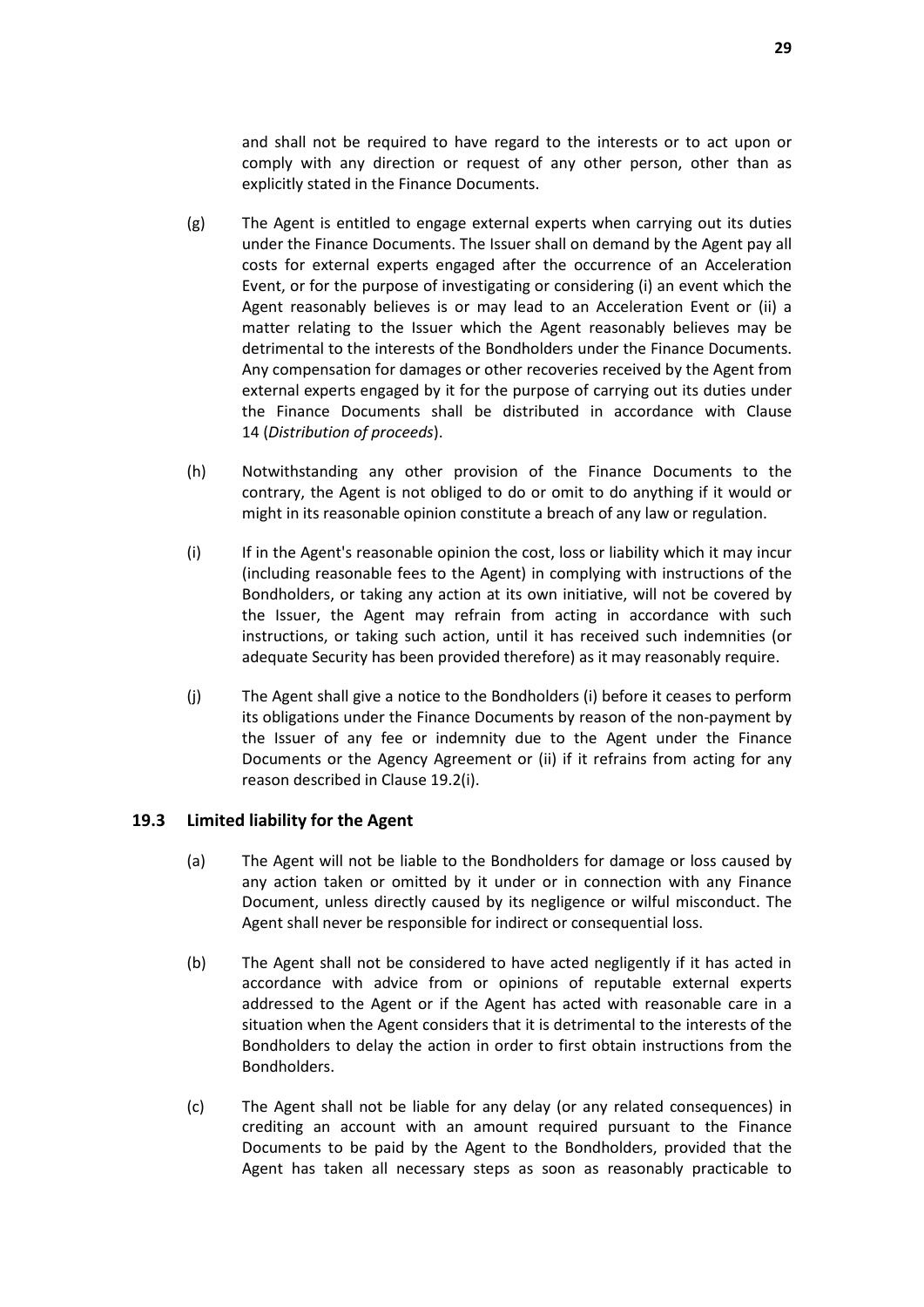comply with the regulations or operating procedures of any recognised clearing or settlement system used by the Agent for that purpose.

- (d) The Agent shall have no liability to the Bondholders for damage caused by the Agent acting in accordance with instructions of the Bondholders given in accordance with Clause 16 (*Decisions by Bondholders*) or a demand by Bondholders given pursuant to Clause 13(a).
- (e) Any liability towards the Issuer which is incurred by the Agent in acting under, or in relation to, the Finance Documents shall not be subject to set-off against the obligations of the Issuer to the Bondholders under the Finance Documents.

#### **19.4 Replacement of the Agent**

- (a) Subject to Clause 19.4(f), the Agent may resign by giving notice to the Issuer and the Bondholders, in which case the Bondholders shall appoint a successor Agent at a Bondholders' Meeting convened by the retiring Agent or by way of Written Procedure initiated by the retiring Agent.
- (b) Subject to Clause 19.4(f), if the Agent is Insolvent, the Agent shall be deemed to resign as Agent and the Issuer shall within ten (10) Business Days appoint a successor Agent which shall be an independent financial institution or other reputable company which regularly acts as agent under debt issuances.
- (c) A Bondholder (or Bondholders) representing at least ten (10) per cent. of the Adjusted Nominal Amount may, by notice to the Issuer (such notice may only be validly given by a person who is a Bondholder on the Business Day immediately following the day on which the notice is received by the Issuer and shall, if given by several Bondholders, be given by them jointly), require that a Bondholders' Meeting is held for the purpose of dismissing the Agent and appointing a new Agent. The Issuer may, at a Bondholders' Meeting convened by it or by way of Written Procedure initiated by it, propose to the Bondholders that the Agent be dismissed and a new Agent appointed.
- (d) If the Bondholders have not appointed a successor Agent within ninety (90) days after (i) the earlier of the notice of resignation was given or the resignation otherwise took place or (ii) the Agent was dismissed through a decision by the Bondholders, the Issuer shall appoint a successor Agent which shall be an independent financial institution or other reputable company which regularly acts as agent under debt issuances.
- (e) The retiring Agent shall, at its own cost, make available to the successor Agent such documents and records and provide such assistance as the successor Agent may reasonably request for the purposes of performing its functions as Agent under the Finance Documents.
- (f) The Agent's resignation or dismissal shall only take effect upon the appointment of a successor Agent and acceptance by such successor Agent of such appointment and the execution of all necessary documentation to effectively substitute the retiring Agent.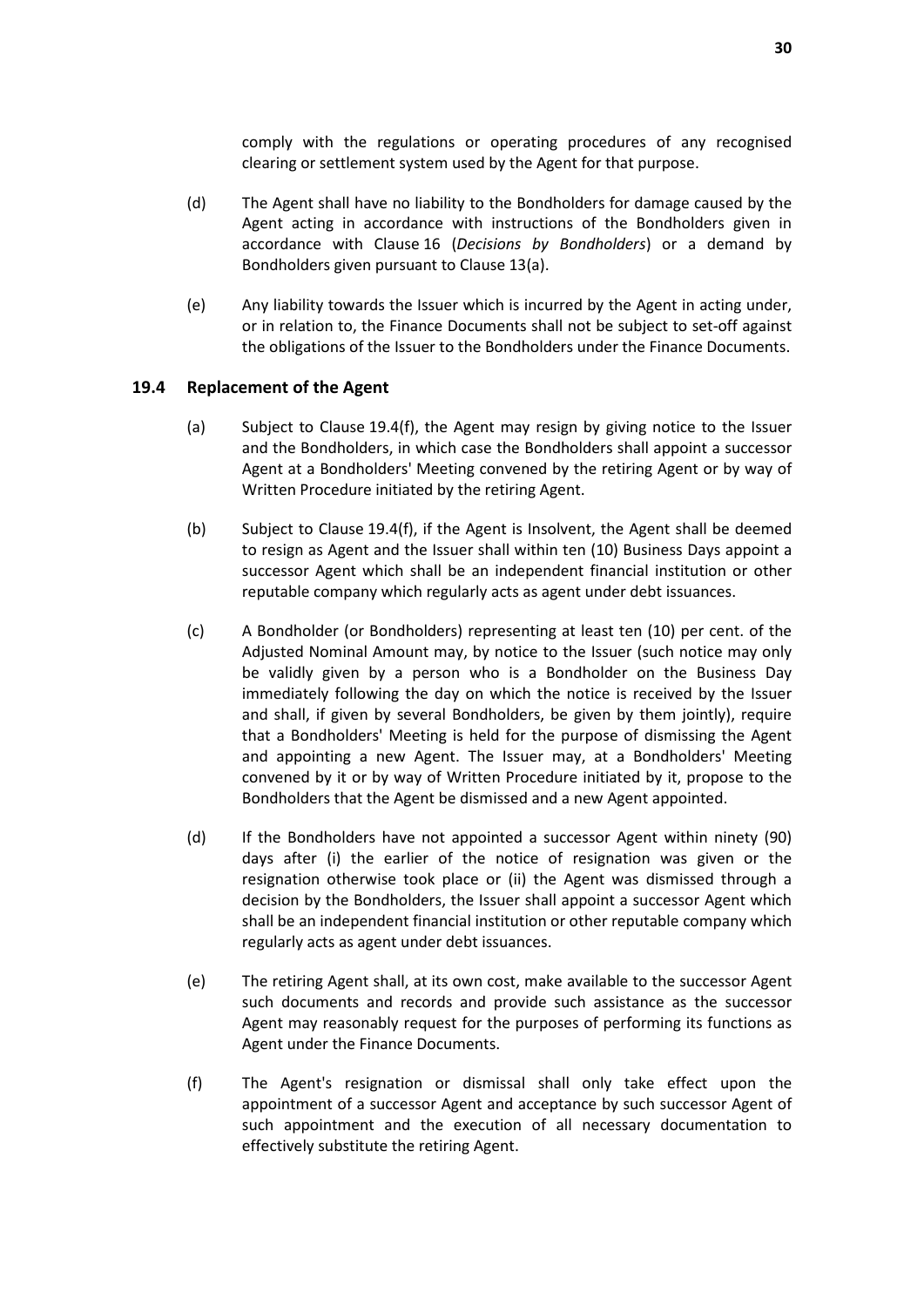- (g) Upon the appointment of a successor, the retiring Agent shall be discharged from any further obligation in respect of the Finance Documents but shall remain entitled to the benefit of the Finance Documents and remain liable under the Finance Documents in respect of any action which it took or failed to take whilst acting as Agent. Its successor, the Issuer and each of the Bondholders shall have the same rights and obligations amongst themselves under the Finance Documents as they would have had if such successor had been the original Agent.
- (h) In the event that there is a change of the Agent in accordance with this Clause 19.4, the Issuer shall execute such documents and take such actions as the new Agent may reasonably require for the purpose of vesting in such new Agent the rights, powers and obligation of the Agent and releasing the retiring Agent from its further obligations under the Finance Documents and the Agency Agreement. Unless the Issuer and the new Agent agrees otherwise, the new Agent shall be entitled to the same fees and the same indemnities as the retiring Agent.

# **20. Appointment and Replacement of the Issuing Agent**

- (a) The Issuer appoints the Issuing Agent to manage certain specified tasks under these Terms and Conditions and in accordance with the legislation, rules and regulations applicable to and/or issued by the CSD and relating to the Bonds.
- (b) The Issuing Agent may retire from its assignment or be dismissed by the Issuer, provided that the Issuer has approved that a commercial bank or securities institution approved by the CSD accedes as new Issuing Agent at the same time as the old Issuing Agent retires or is dismissed. If the Issuing Agent is Insolvent, the Issuer shall immediately appoint a new Issuing Agent, which shall replace the old Issuing Agent as issuing agent in accordance with these Terms and Conditions.

# **21. No Direct Actions by Bondholders**

- (a) A Bondholder may not take any steps whatsoever against the Issuer to enforce or recover any amount due or owing to it pursuant to the Finance Documents, or to initiate, support or procure the winding-up, dissolution, liquidation, company reorganisation or bankruptcy (Sw. *konkurs*) (or its equivalent in any other jurisdiction) of the Issuer in relation to any of the liabilities of the Issuer under the Finance Documents.
- (b) Clause 21(a) shall not apply if the Agent has been instructed by the Bondholders in accordance with the Finance Documents to take certain actions but fails for any reason to take, or is unable to take (for any reason other than a failure by a Bondholder to provide documents in accordance with Clause 19.1(b)), such actions within a reasonable period of time and such failure or inability is continuing. However, if the failure to take certain actions is caused by the non-payment by the Issuer of any fee or indemnity due to the Agent under the Finance Documents or the Agency Agreement or by any reason described in Clause 19.2(i), such failure must continue for at least forty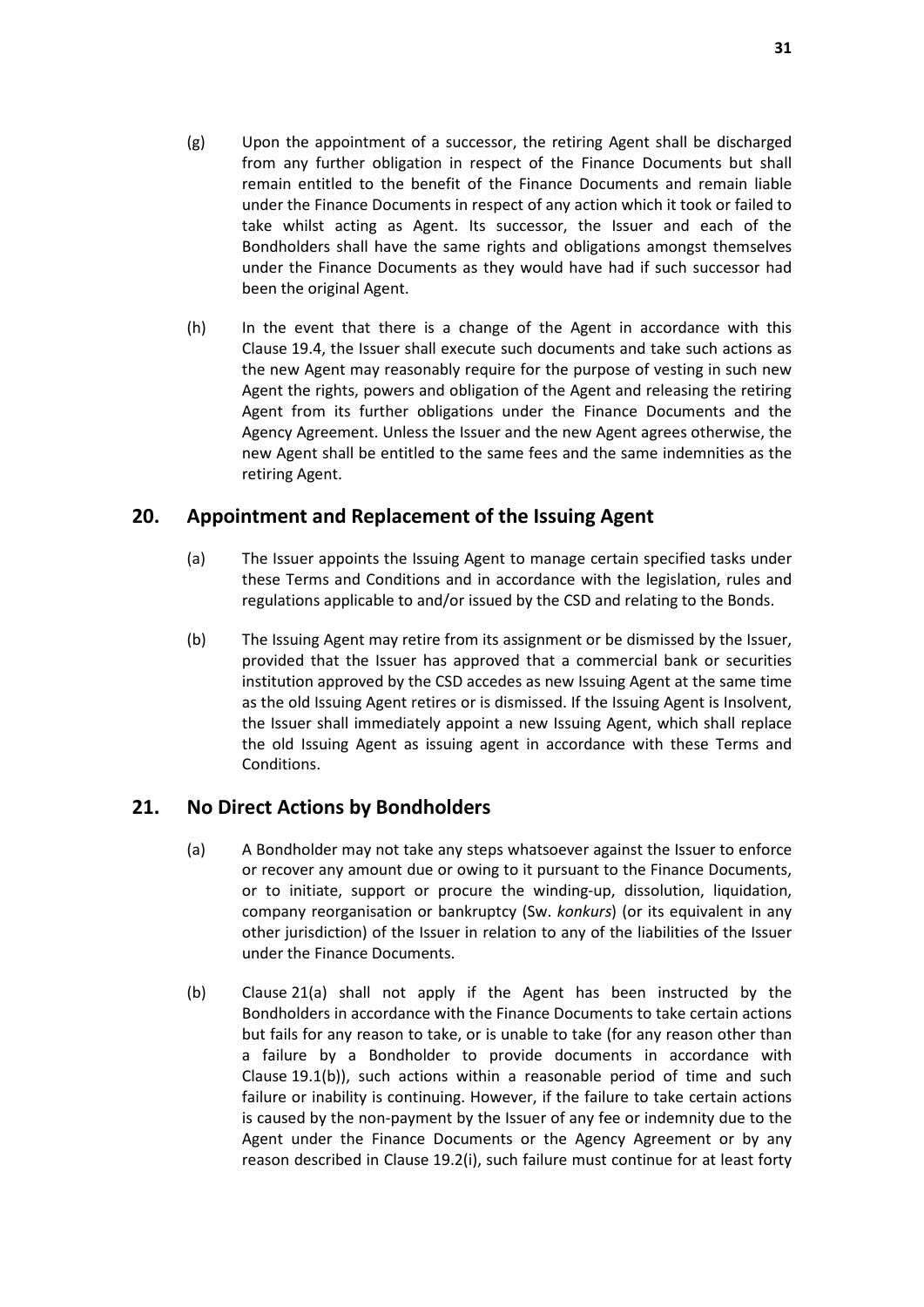(40) Business Days after notice pursuant to Clause 19.2(i) before a Bondholder may take any action referred to in Clause 21(a).

- (c) The provisions of Clause 21(a) shall not in any way limit an individual Bondholder's right to claim and enforce payments which are due by the Issuer to some but not all Bondholders.
- (d) The provisions of this Clause 21 are subject to the over-riding limitations set out in Clause 2(c).

# **22. Prescription**

- (a) The right to receive repayment of the principal of the Bonds shall be prescribed and become void ten (10) years from the Redemption Date. The right to receive payment of interest (excluding any capitalised interest) shall be prescribed and become void three (3) years from the relevant due date for payment. The Issuer is entitled to any funds set aside for payments in respect of which the Bondholders' right to receive payment has been prescribed and has become void.
- (b) If a limitation period is duly interrupted in accordance with the Swedish Act on Limitations (Sw. *preskriptionslag (1981:130)*), a new limitation period of ten (10) years with respect to the right to receive repayment of the principal of the Bonds, and of three (3) years with respect to receive payment of interest (excluding capitalised interest) will commence, in both cases calculated from the date of interruption of the limitation period, as such date is determined pursuant to the provisions of the Swedish Act on Limitations.

# **23. Notices**

- (a) Subject to Clause 23(d), any notice or other communication to be made under or in connection with the Finance Documents:
	- (i) if to the Agent, shall be given at the address registered with the Swedish Companies Registration Office (Sw. *Bolagsverket*) on the Business Day prior to dispatch;
	- (ii) if to the Issuer, shall be given at the address registered with the Swedish Companies Registration Office (Sw. *Bolagsverket*) on the Business Day prior to dispatch.
	- (iii) if to the Bondholders, shall be given at their addresses as registered with the CSD, on the Business Day prior to dispatch, and by either courier delivery or letter for all Bondholders.
- (b) Any notice to the Bondholders shall also be published on the websites of the Issuer and the Agent.
- (c) Any notice or other communication made by one person to another under or in connection with the Finance Documents shall be sent by way of courier, personal delivery or letter and will only be effective, in case of courier or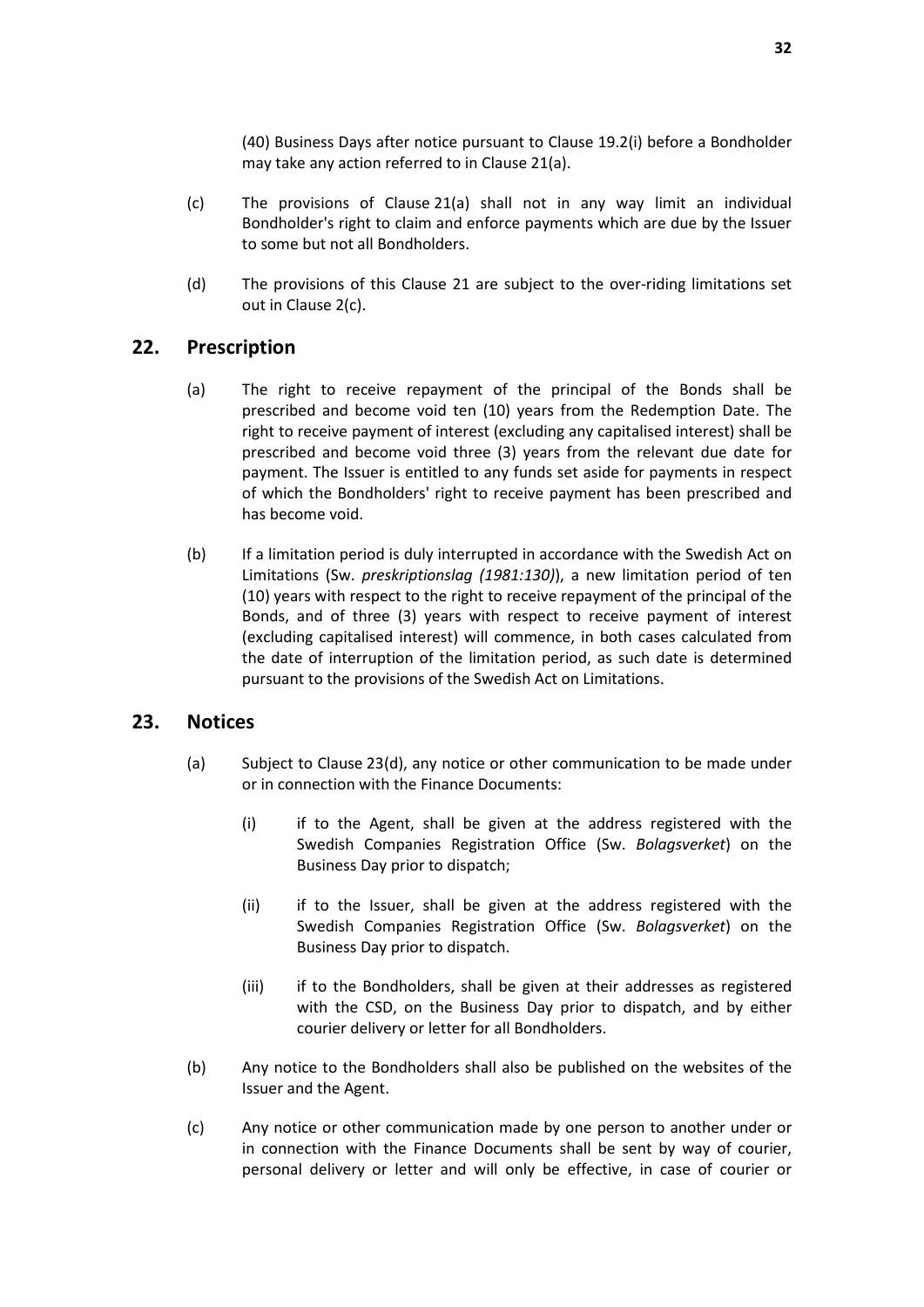personal delivery, when it has been left at the address specified in Clause 23(a) or, in case of letter, three (3) Business Days after being deposited postage prepaid in an envelope addressed to the address specified in Clause 23(a).

- (d) Failure to send a notice or other communication to a Bondholder or any defect in it shall not affect its sufficiency with respect to other Bondholders.
- (e) If an Acceleration Event is continuing, any notice or other communication made by the Agent to the Issuer under or in connection with the Finance Documents may, provided that the Agent deems it necessary in order to preserve the Bondholders' rights under the Finance Documents, be sent by email and will be effective on the day of dispatch (unless a delivery failure message was received by the Agent), save that any notice or other communication sent by email that is sent after 5.00 pm in the place of receipt shall be deemed only to become effective on the following day. Any notice or other communication to be sent by email by the Agent to the Issuer in accordance with this paragraph (c) shall be sent to the CFO or the CEO of the Issuer, to the email addresses most recently notified by the Issuer to the Agent.

# **24. Force Majeure and Limitation of Liability**

- (a) Neither the Agent nor the Issuing Agent shall be held responsible for any damage arising out of any legal enactment, or any measure taken by a public authority, or war, strike, lockout, boycott, blockade or any other similar circumstance (a "**Force Majeure Event**"). The reservation in respect of strikes, lockouts, boycotts and blockades applies even if the Agent or the Issuing Agent itself takes such measures, or is subject to such measures.
- (b) The Issuing Agent shall have no liability to the Bondholders if it has observed reasonable care. The Issuing Agent shall never be responsible for indirect damage with exception of gross negligence and wilful misconduct.
- (c) Should a Force Majeure Event arise which prevents the Agent or the Issuing Agent from taking any action required to comply with these Terms and Conditions, such action may be postponed until the obstacle has been removed.
- (d) The provisions in this Clause 24 apply unless they are inconsistent with the provisions of the Financial Instruments Accounts Act which provisions shall take precedence.

### **25. Governing Law and Jurisdiction**

- (a) These Terms and Conditions, and any non-contractual obligations arising out of or in connection therewith, shall be governed by and construed in accordance with the laws of Sweden.
- (b) The Issuer submits to the non-exclusive jurisdiction of the City Court of Stockholm (Sw. *Stockholms tingsrätt*).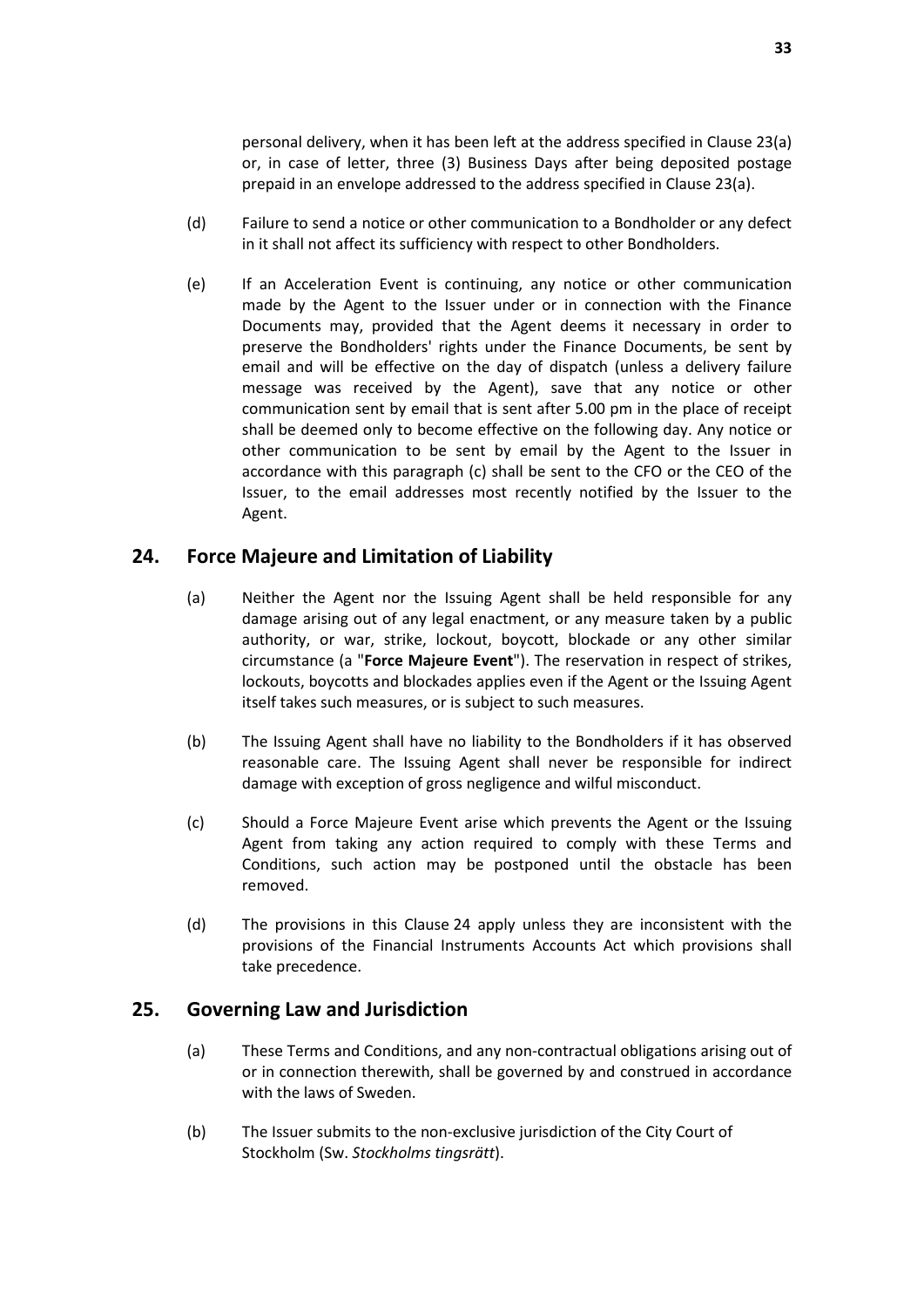We hereby certify that the above terms and conditions are binding upon ourselves.

Place: Stockholm, Sweden Date:  $20/6 - 20/9$ 

For and behalf of **Avida Finans AB (publ)** 

as Issuer

D Dofsson Name: Zr  $\overline{e}$ 

Topsholm Name: Tord

We hereby undertake to act in accordance with the above terms and conditions to the extent they refer to us.

Place: Stockholm, Sweden Date:

**Nordic Trustee & Agency AB (publ)** as Agent

Name: